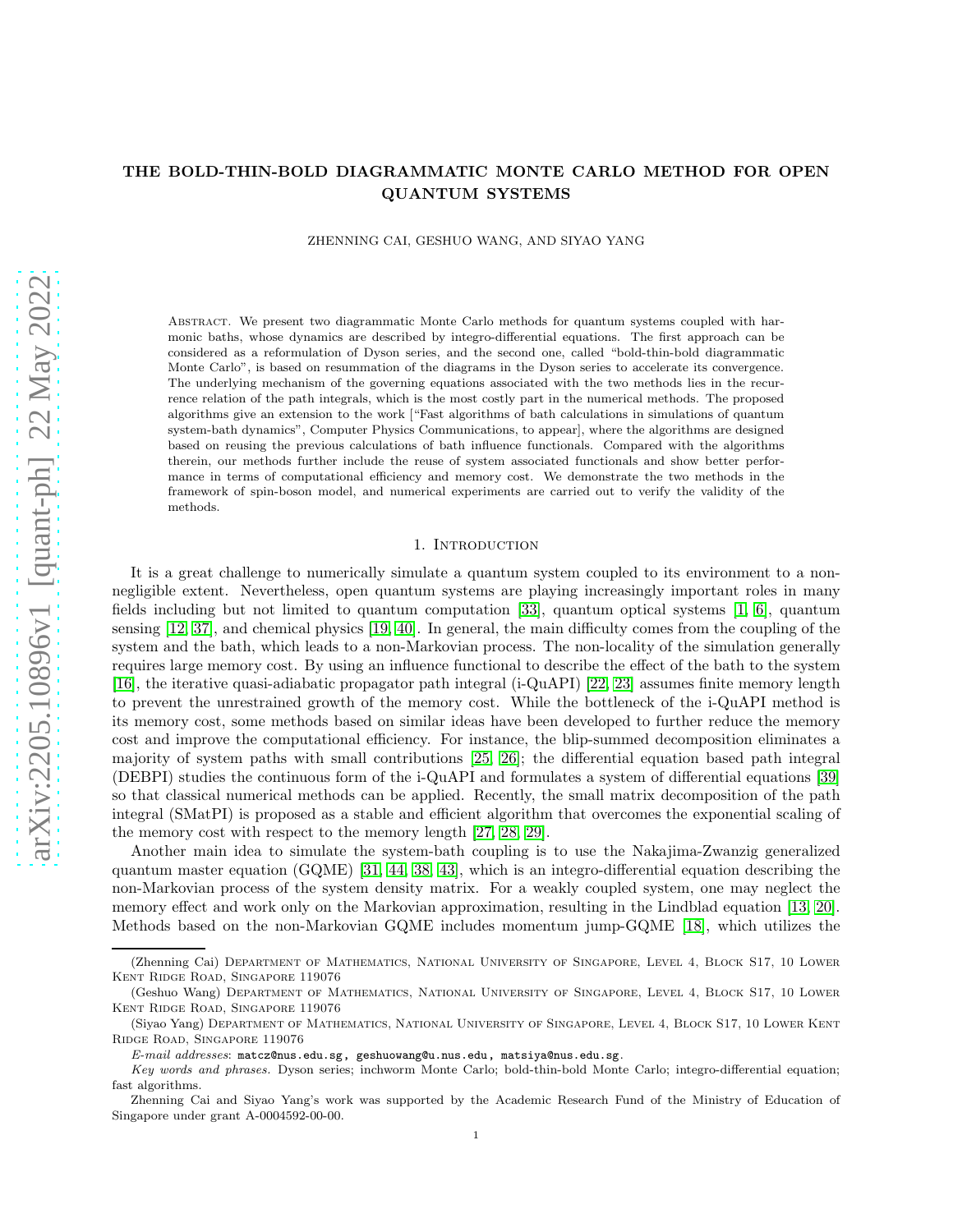surface hopping method in the computation of the memory kernel. The transfer tensor method (TTM) for open quantum systems [\[7,](#page-22-19) [2,](#page-21-2) [10\]](#page-22-20) can also be considered as a discretization of GQME. It deduces the memory kernel of a time-nonlocal quantum master equation and reconstructs the dynamical operators, which can extend simulations to very long times.

Except for the deterministic methods, another natural idea is to apply stochastic methods for the highdimensional integrals in the Dyson series [\[14\]](#page-22-21). The diagrammatic quantum Monte Carlo (dQMC) method uses diagrams to better visualize the coupling between the system and the bath [\[35,](#page-22-22) [41\]](#page-22-23). In this method, the memory cost is no longer an issue, but it suffers from the numerical sign problem [\[21,](#page-22-24) [4\]](#page-21-3), where the variance increases exponentially with respect to the simulation time  $t$ . To tame the sign problem, different techniques are developed. The inchworm Monte Carlo method is one of the recent successful improvements, which applies "bold-line diagrams" to accelerate the convergence of series [\[8,](#page-22-25) [9,](#page-22-26) [3,](#page-21-4) [42,](#page-22-27) [4\]](#page-21-3). It has achieved many successes in the computation of impurity models [\[11,](#page-22-28) [36,](#page-22-29) [15\]](#page-22-30). The idea of using bold lines can be traced back to [\[34\]](#page-22-31), and has been applied to the impurity model in [\[17\]](#page-22-32). In general, a bold diagram is the sum of a number of original diagrams denoting the terms in the Dyson series. By clustering some diagrams in the Dyson series, the total number of diagrams to be summed is reduced, and hence improves the numerical efficiency.

In [\[5\]](#page-21-5), the authors design a fast algorithm that reuses the samples generated in previous time steps to reduce the calculations of the bath influence functional without losing accuracy of dQMC and the inchworm Monte Carlo method. In this paper, we further discuss the reuse of previously calculated results based on the intrinsic invariance of the quantum propagators. For the computation of Dyson series, we explore a recurrence relation of the series to be computed at each time step, and propose a fast algorithm that requires a much smaller amount of new samples at each time step. While this idea can not be directly applied to the inchworm Monte Carlo method, we modify the inchworm Monte Carlo method by allowing some thin lines in the diagrams, and develop a new "bold-thin-bold" (BTB) Monte Carlo method where the recurrence relation can again be formulated and the fast algorithm can also be designed. The name "bold-thin-bold" describes the typical structure of the diagrams, where a thin line is sandwiched between two bold sections.

For the rest sections of this paper, we present the derivation of the fast algorithms for Dyson series and the BTB method. In Section [2,](#page-1-0) we first introduce the spin-boson model and the Dyson series, and then design a fast algorithm for the computation of Dyson series based on a recurrence formula. Section [3](#page-9-0) contributes to the derivation of our new diagrammatic Monte Carlo method. In Section [3.1,](#page-9-1) we give a brief introduction to inchworm Monte Carlo method and its diagrammatic representation. In Section [3.2,](#page-12-0) the BTB method is presented intuitively by diagrams and formally by equations. The fast algorithm for BTB method is designed based on the recurrence relation in Section [3.3.](#page-15-0) At the end of both Section [2](#page-1-0) and Section [3,](#page-9-0) some remarks about the number of samples required and the comparison between methods are given for better understanding. In Section [4,](#page-18-0) we carry out some numerical experiments to illustrate the validity of our algorithms. Some discussions about the computation efficiency and the variances of two methods are also given in Section [4.](#page-18-0) In Section [5,](#page-21-6) we briefly conclude the idea of the whole paper and discuss the possible future work.

## 2. Fast algorithm for Dyson series

<span id="page-1-0"></span>2.1. Spin-boson model and Dyson series. We study the density matrix  $\rho(t)$  of the system-bath dynamics in an open quantum system, which can be described by the following von Neumann equation:

(1) 
$$
i\frac{d\rho(t)}{dt} = H\rho(t) - \rho(t)H
$$

The Hamiltonian H is an operator on the Hilbert space  $\mathcal{H} = \mathcal{H}_s \otimes \mathcal{H}_b$ , where  $\mathcal{H}_s$  and  $\mathcal{H}_b$  represent the spaces associated with the system and bath, respectively. The Hamiltonian  $H$  can be written as the sum of three parts, the system, the bath and their coupling:

<span id="page-1-1"></span>
$$
H = H_s \otimes \text{Id}_b + \text{Id}_s \otimes H_b + W,
$$

where  $H_s$  are operators on  $\mathcal{H}_s$  and  $H_b$  are operators on  $\mathcal{H}_b$ . The identity operators Id<sub>s</sub>,Id<sub>b</sub> are defined over the system space  $\mathcal{H}_s$  and bath space  $\mathcal{H}_b$ , respectively. The coupling term is assumed to have the tensor-product form

$$
W=W_s\otimes W_b.
$$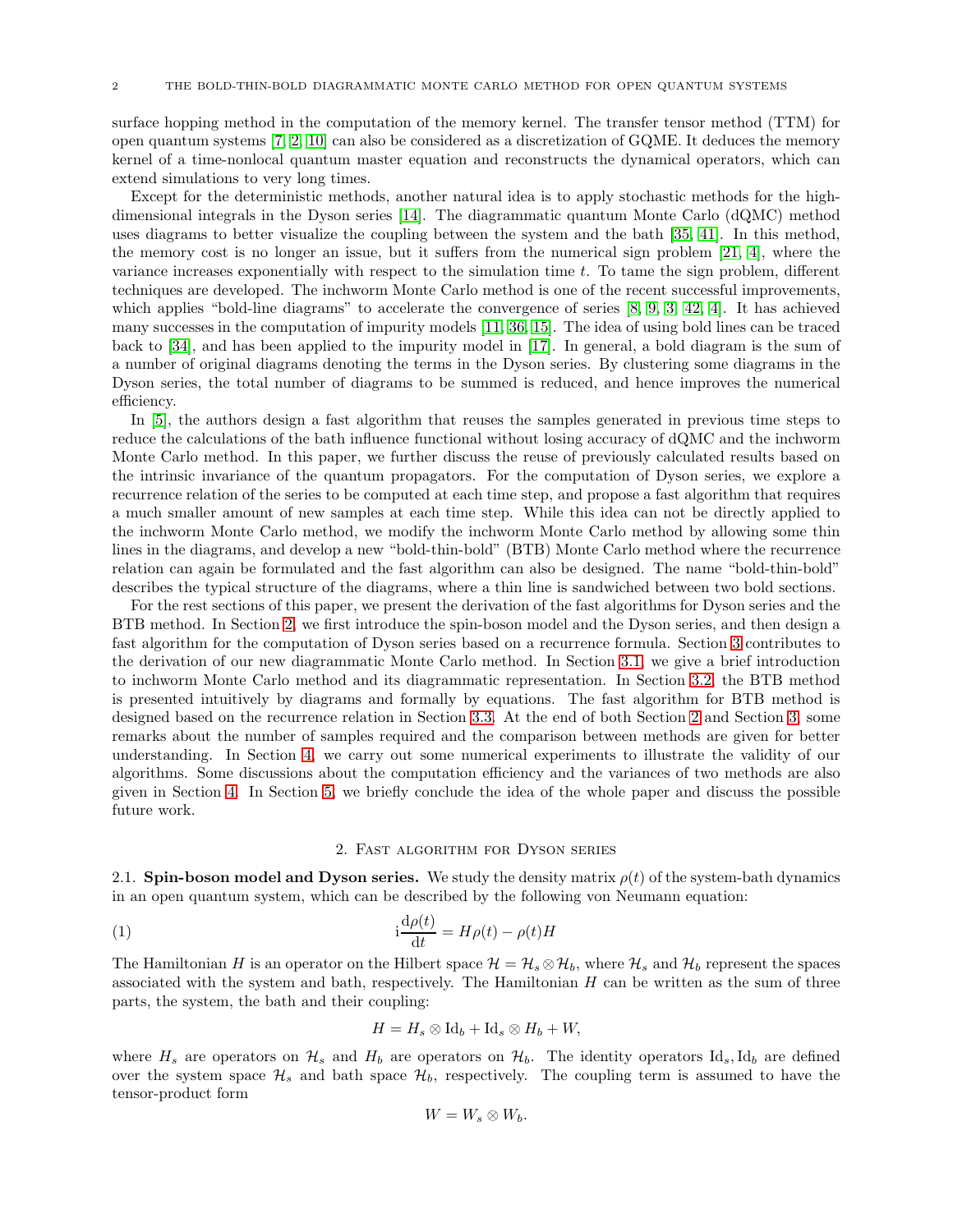In such an open quantum system, we are generally indifferent to the evolution of the bath. However, as the system is coupled with its bath, the effect of the bath cannot be neglected, which introduces significant difficulties in the simulation of open quantum systems. In this paper, we only consider spin-boson model, where the system is a single spin and the bath is modeled by a large number of harmonic oscillators. While the algorithms proposed in this work can be easily generalized to any multiple-state open quantum systems, the spin-boson model contains most difficulties for the simulations of system bath dynamics and thus is used as a fundamental example throughout this paper to demonstrate our methods.

2.1.1. Spin-boson model. In the spin-boson model, the Hilbert spaces  $\mathcal{H}_s$ ,  $\mathcal{H}_b$  are

$$
\mathcal{H}_s = \text{span}\{\ket{-1},\ket{1}\}, \quad \mathcal{H}_b = \bigotimes_j \left(\mathscr{L}^2\left(\mathbb{R}^3\right)\right)
$$

with  $\mathscr{L}^2(\mathbb{R}^3)$  being the  $\mathscr{L}^2$  space over  $\mathbb{R}^3$  and j is the index of harmonic oscillators in the bath. Additionally, the Hamiltonians and coupling operators are given by

$$
H_s = \epsilon \hat{\sigma}_z + \Delta \hat{\sigma}_x, \quad H_b = \sum_j \frac{1}{2} \left( \hat{p}_j^2 + \omega_j^2 \hat{q}_j^2 \right), \quad W_s = \hat{\sigma}_z, \quad W_b = \sum_j c_j \hat{q}_j.
$$

The notations used in the equations above are defined as follows:

- Pauli matrices:  $\hat{\sigma}_x = \langle -1 \rangle \langle 1 \rangle + \langle 1 \rangle \langle -1 \rangle$ ,  $\hat{\sigma}_z = \langle 1 \rangle \langle 1 \rangle \langle -1 \rangle \langle -1 \rangle$ .
- $\epsilon$ : The energy difference between two spin states.
- $\Delta$ : The frequency of the spin flipping.
- $\hat{p}_j$ : The momentum operator of the *j*th harmonic oscillator,  $\psi(\cdots, q_j, \cdots) \mapsto \partial_{q_j}\psi(\cdots, q_j, \cdots)$ .
- $\hat{q}_j$ : The position operator of the *j*th harmonic oscillator,  $\psi(\cdots, q_j, \cdots) \mapsto q_j \psi(\cdots, q_j, \cdots)$ .
- $\omega_i$ : The frequency of the *j*th harmonic oscillator.
- $c_j$ : The coupling intensity between the spin and the *j*th harmonic oscillator.

The solution to [\(1\)](#page-1-1) can be formally written as  $\rho(t) = e^{-itH}\rho(0)e^{itH}$ . With the assumption that the system and bath are not entangled initially  $\rho(0) = \rho_s \otimes \rho_b$ , the expectation of a given observable over the system  $\hat{O} = \hat{O}_s \otimes \text{Id}_b$  can be computed by

$$
\left\langle \hat{O}(t) \right\rangle = \text{tr}\left( \hat{O}\rho(t) \right) = \text{tr}\left( \hat{O}e^{-\text{i}tH}\rho(0)e^{\text{i}tH} \right) = \text{tr}\left( \rho_s \otimes \rho_b e^{\text{i}tH} \hat{O}_s e^{-\text{i}tH} \right).
$$

We define the propagator

$$
G(-t,t) = \text{tr}_b\left(\rho_b e^{\text{i}tH} \hat{O}_s e^{-\text{i}tH}\right)
$$

where  $tr_b$  is the partial trace operator with respect to bath. With this propagator,  $\langle \hat{O}(t) \rangle = tr_s (\rho_s G(-t,t))$ with  $tr_s$  is the partial trace operator with respect the system. One may check that this propagator is Hermitian, i.e,  $(G(-t,t))^{\dagger} = G(-t,t)$ .

2.1.2. Dyson series. It is practically prohibitive to compute  $e^{\pm itH}$  directly because of the high dimensionality of the bath space  $\mathcal{H}_b$ . In mathematical physics, the time evolution operator in the interaction picture can be expanded as Dyson series [\[14,](#page-22-21) [3,](#page-21-4) [5\]](#page-21-5):

<span id="page-2-0"></span>(2) 
$$
G(-t,t) = e^{itH_s} \hat{O}_s e^{-itH_s} + \sum_{m=1}^{+\infty} i^m \int_{-t \le s \le t} ds \left[ (-1)^{\#\{s < 0\}} \mathcal{U}^{(0)}(-t,s,t) \mathcal{L}_b(s) \right] \text{ for } t \ge 0,
$$

where the variable of integration s is an m-dimensional vector and its integral domain  $-t \leq s \leq t$  is an m-dimensional simplex

$$
\{(s_1,\dots,s_m)\in\mathbb{R}^m|-t\leqslant s_1\leqslant s_2\leqslant\dots\leqslant s_m\leqslant t\},\
$$

and thus the integral in [\(2\)](#page-2-0) should be interpreted as

$$
\int_{-t \leq s \leq t} ds = \int_{-t}^{t} ds_m \int_{-t}^{s_m} ds_{m-1} \cdots \int_{-t}^{s_2} ds_1.
$$

In the integrand, the notation  $\#\{s < 0\}$  denotes the number of negative components in  $s = (s_1, \dots, s_m)$ , and  $\mathcal{U}^{(0)}(-t, \mathbf{s}, t)$  describes the contribution of the system dynamics, which is defined by

<span id="page-2-1"></span>(3) 
$$
\mathcal{U}^{(0)}(-t,s,t) = G_s^{(0)}(s_m,t)W_s G_s^{(0)}(s_{m-1},s_m)W_s \cdots W_s G_s^{(0)}(s_1,s_2)W_s G_s^{(0)}(-t,s_1)
$$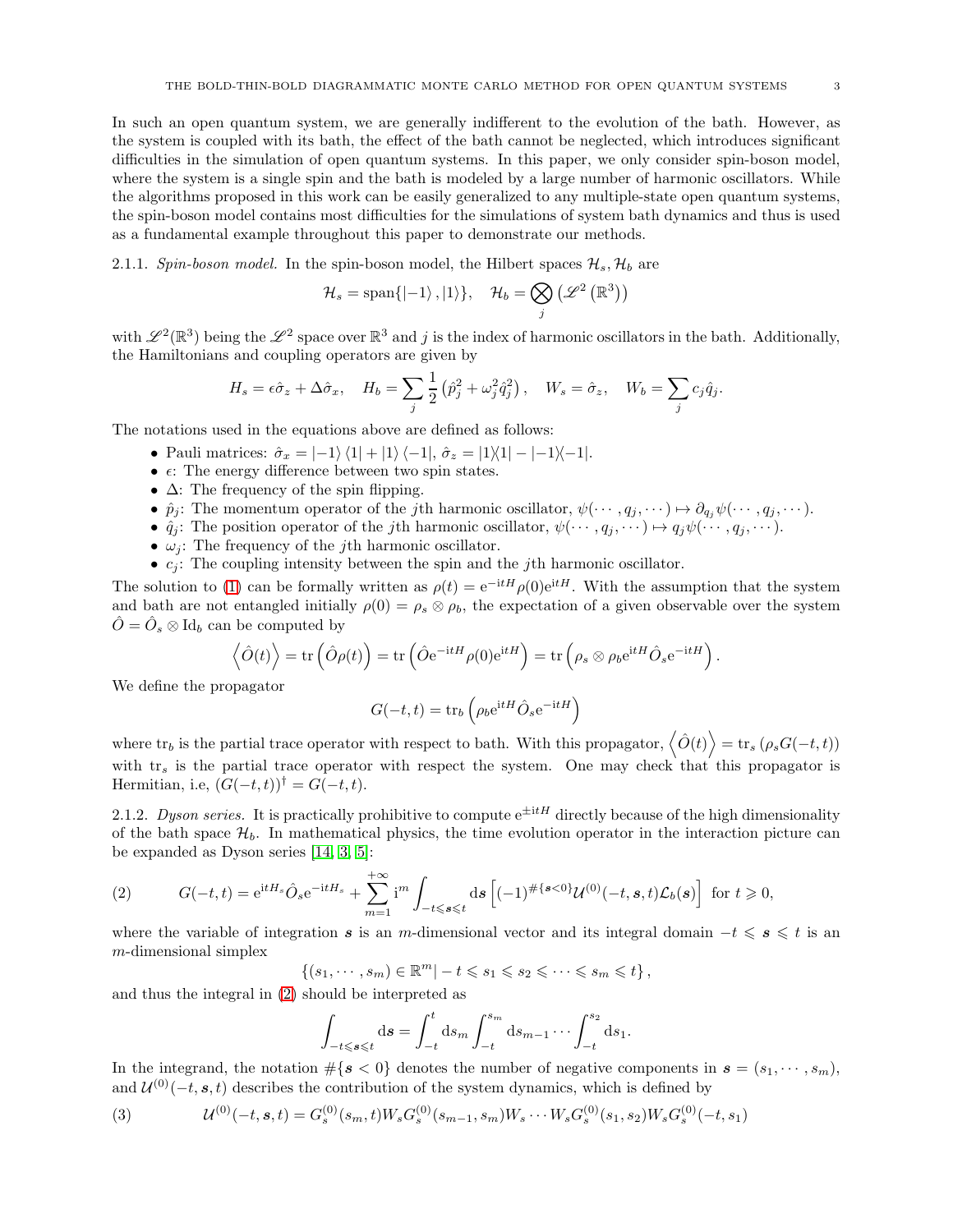where

(4) 
$$
G_s^{(0)}(s_i, s_f) = \begin{cases} e^{-i(s_f - s_i)H_s}, & \text{if } s_i \le s_f < 0\\ e^{-i(s_i - s_f)H_s}, & \text{if } 0 \le s_i \le s_f\\ e^{is_f H_s} \hat{O}_s e^{is_i H_s}, & \text{if } s_i < 0 \le s_f \end{cases}.
$$

The bath influence functional  $\mathcal{L}_b$  satisfies the following Wick's theorem [\[32\]](#page-22-33)

<span id="page-3-3"></span><span id="page-3-2"></span>
$$
\mathcal{L}_b(s_1, \dots, s_m) = \begin{cases} 0, & \text{if } m \text{ is odd} \\ \sum_{\mathfrak{q} \in \mathcal{Q}(s)} \prod_{(s_j, s_k) \in \mathfrak{q}} B(s_j, s_k), & \text{if } m \text{ is even} \end{cases}
$$

where  $B(\tau_1, \tau_2)$  is a complex-valued functional

(5) 
$$
B(\tau_1, \tau_2) = \frac{1}{\pi} \int_0^{+\infty} J(\omega) \left[ \coth\left(\frac{\beta \omega}{2}\right) \cos(\omega \Delta \tau) - i \sin(\omega \Delta \tau) \right] d\omega
$$

with  $\Delta \tau = |\tau_1| - |\tau_2|$  and  $J(\omega)$  being the spectral density. The set  $\mathcal{Q}(s)$  is given by

(6) 
$$
\mathcal{Q}(s_1,\dots,s_m) = \left\{ \left\{ (s_{j_1},s_{k_1}),\dots,(s_{j_{m/2}},s_{k_{m/2}}) \right\} \middle| \{j_1,\dots,j_{m/2},k_1,\dots,k_{m/2}\} = \{1,\dots,m\},
$$

$$
j_l < k_l \text{ for any } l = 1,\dots,m/2 \right\}.
$$

For example,

$$
Q(s_1, s_2) = \{ \{ (s_1, s_2) \} \},
$$
  

$$
Q(s_1, s_2, s_3, s_4) = \{ \{ (s_1, s_2), (s_3, s_4) \}, \{ (s_1, s_3), (s_2, s_4) \}, \{ (s_1, s_4), (s_2, s_3) \} \}
$$

and the corresponding bath influence functionals are formulated as

$$
\mathcal{L}_b(s_1, s_2) = B(s_1, s_2),
$$
  
\n
$$
\mathcal{L}_b(s_1, s_2, s_3, s_4) = B(s_1, s_2)B(s_3, s_4) + B(s_1, s_3)B(s_2, s_4) + B(s_1, s_4)B(s_2, s_3).
$$

Inserting the definition of  $\mathcal{L}_b$  into [\(2\)](#page-2-0), the series now only sums over the even terms as the bath influence functional vanishes when  $m$  is odd:

$$
(\overline{7})
$$

<span id="page-3-1"></span>
$$
G(-t,t) = e^{itH_s} \hat{O}_s e^{-itH_s} + \sum_{\substack{m=2 \ m \text{ is even}}}^{+\infty} \int_{-t \le s \le t} ds \sum_{\mathfrak{q} \in \mathcal{Q}(s)} (-1)^{\# \{s < 0\}} i^{m} \mathcal{U}^{(0)}(-t,s,t) \prod_{(s_j,s_k) \in \mathfrak{q}} B(s_j,s_k)
$$
  
\n
$$
= e^{itH_s} \hat{O}_s e^{-itH_s} + \int_{-t \le s_1 \le s_2 \le t} ds_1 ds_2 (-1)^{\# \{s < 0\}} i^{2} \mathcal{U}^{(0)}(-t,s_1,s_2,t) B(s_1,s_2)
$$
  
\n
$$
+ \int_{-t \le s_1 \le s_2 \le s_3 \le s_4 \le t} ds_1 ds_2 ds_3 ds_4 (-1)^{\# \{s < 0\}} i^{4} \mathcal{U}^{(0)}(-t,s_1,s_2,s_3,s_4,t) B(s_1,s_2) B(s_3,s_4)
$$
  
\n
$$
+ \int_{-t \le s_1 \le s_2 \le s_3 \le s_4 \le t} ds_1 ds_2 ds_3 ds_4 (-1)^{\# \{s < 0\}} i^{4} \mathcal{U}^{(0)}(-t,s_1,s_2,s_3,s_4,t) B(s_1,s_3) B(s_2,s_4)
$$
  
\n
$$
+ \int_{-t \le s_1 \le s_2 \le s_3 \le s_4 \le t} ds_1 ds_2 ds_3 ds_4 (-1)^{\# \{s < 0\}} i^{4} \mathcal{U}^{(0)}(-t,s_1,s_2,s_3,s_4,t) B(s_1,s_4) B(s_2,s_3) + \cdots
$$

The above expansion of Dyson series can also be expressed by the following diagrammatic representation:

<span id="page-3-0"></span>(8) 
$$
\frac{1}{t} = \frac{1}{t} + \frac{1}{t^{s_1}} + \frac{1}{t^{s_1}} + \cdots + \frac{1}{t^{s_1} s_2 s_3 s_4 t} + \frac{1}{t^{s_1} s_2 s_3 s_4 t} + \cdots
$$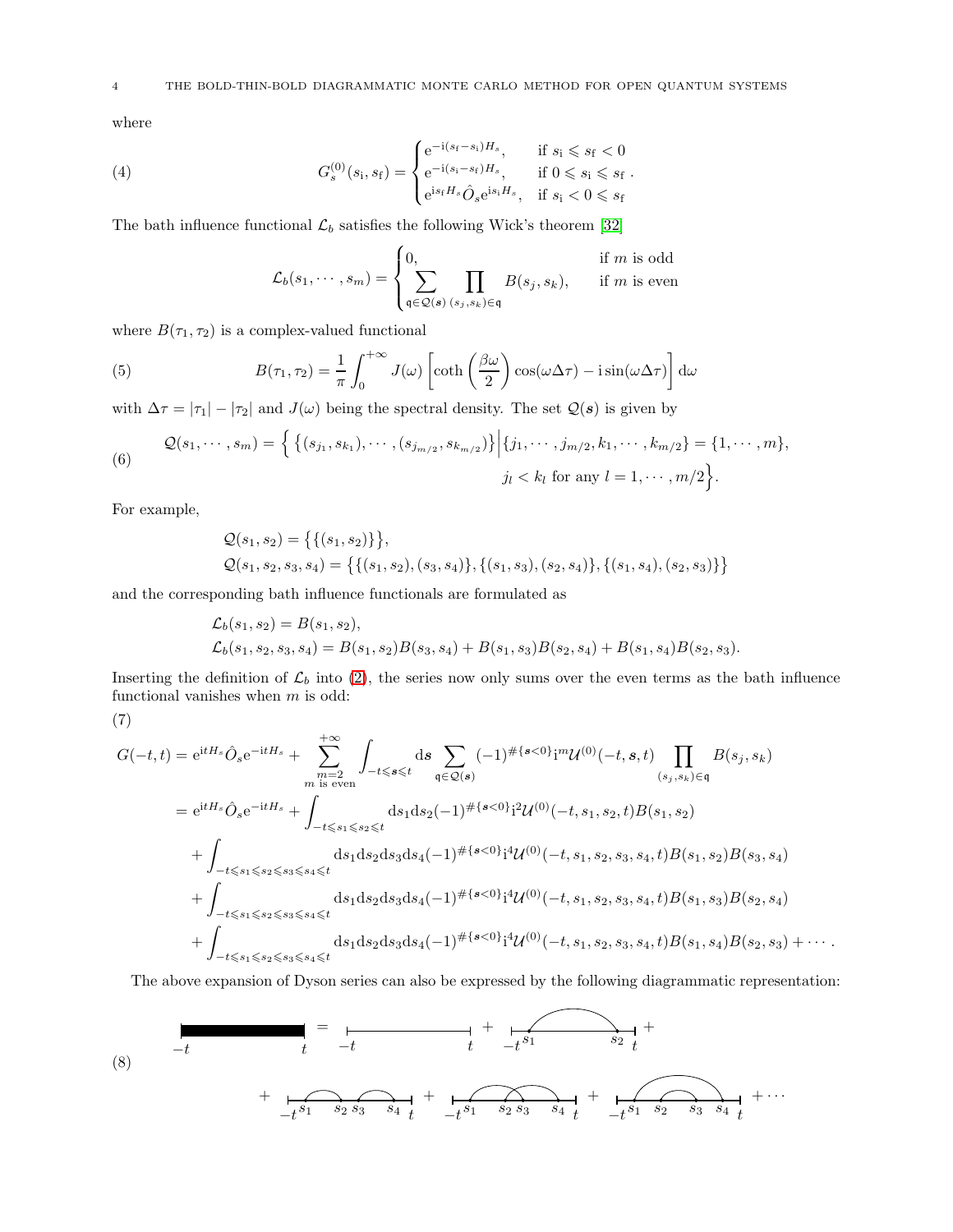where the propagator  $G(-t, t)$  on left-hand side is denoted by a bold line. On the right-hand side, each diagram represents an integral of the form

$$
\int_{-t\leqslant s\leqslant t} \mathrm{d}s (-1)^{\#\{s<0\}} i^{m} \mathcal{U}^{(0)}(-t,s,t) B(\cdot,\cdot) B(\cdot,\cdot) \cdots.
$$

In detail, each thin line segment connecting two adjacent time points  $s_j$  and  $s_{j+1}$  means a bare propagator  $G_s^{(0)}(s_j,s_{j+1})$  appearing in the system associated functional  $\mathcal{U}^{(0)}$ ; a black dot at  $s_j$  introduces a perturbation operator sgn $(s_j)$ i $W_s$  in  $\mathcal{U}^{(0)}$ ; an arc connecting  $s_j$  and  $s_k$  stands for the two-point correlation  $B(s_j, s_k)$ . In particular, the first term  $e^{itH_s}\hat{O}_se^{-itH_s}$  on the right-hand side of [\(2\)](#page-2-0) is denoted by a thin line with no dots or arcs (the first diagram on the right-hand side of [\(8\)](#page-3-0)).

In general, the integral over  $m$  time points

(9) 
$$
\int_{-t\leqslant s\leqslant t} \mathrm{d} s \sum_{\mathfrak{q}\in\mathcal{Q}(s)} (-1)^{\#\{s<0\}} i^{m} \mathcal{U}^{(0)}(-t,s,t) \prod_{(s_j,s_k)\in\mathfrak{q}} B(s_j,s_k),
$$

which appears in the expansion of  $G(-t, t)$  (see [\(7\)](#page-3-1)), is the sum of all possible combinations of the pairings of  $(s_1, \dots, s_m)$ , which includes  $(m-1)$ !! diagrams in total. For example, when  $m=4$ , the integral [\(9\)](#page-4-0) is diagrammatically represented by

<span id="page-4-0"></span>
$$
f(s_1 + s_2 s_3 - s_4 t + \underbrace{f(s_1 + s_2 s_3 - s_4 t}_{t_1 + s_2 s_3 - s_4 t} + \underbrace{f(s_1 + s_2 s_3 - s_3 s_4 t}_{t_2 + s_3 s_4 - s_4 s_4 + s_5 s_5 s_5 s_4}
$$

To evaluate  $G(-t, t)$  using the series expansion [\(7\)](#page-3-1), one natural idea is to truncate this Dyson series at  $m = M$  for a sufficiently large even integer M and compute the high-dimensional integrals using Monte Carlo method, resulting in the method of bare dQMC [\[35,](#page-22-22) [41\]](#page-22-23) which evaluates  $G(-t, t)$  by

<span id="page-4-2"></span>
$$
(10) \qquad G(-t,t) \approx e^{itH_s} \hat{O}_s e^{-itH_s} + \sum_{\substack{m=2 \ m \text{ is even}}}^{\bar{M}} \frac{1}{\mathcal{M}^{(m)}} \sum_{i=1}^{\mathcal{M}^{(m)}} \frac{(2t)^m}{m!} \cdot i^m (-1)^{\# \{s_m^{(i)} < 0\}} \mathcal{U}^{(0)}(-t, s_m^{(i)}, t) \mathcal{L}_b(s_m^{(i)})
$$

where for simplicity, the Monte Carlo samples  $\{s_m^{(i)}\}_{i=1}^{M^{(m)}}$  are drawn independently according to the uniform distribution  $U(-t \leq s_m \leq t)$  with  $s_m = (s_1, \dots, s_m)$ , and  $\frac{(2t)^m}{m!}$  in the formula above is the volume of the domain of integration  $\{-t \leqslant s_m \leqslant t\}$ . One may also apply other sampling strategy in general.

Alternatively, we can also solve  $G(-t, t)$  via the following integro-differential equation, which is obtained by taking time derivative on both sides of [\(2\)](#page-2-0) (see [\[5\]](#page-21-5) for the derivation):

<span id="page-4-3"></span>(11) 
$$
\frac{d}{dt}G(-t,t) = i[H_s, G(-t,t)] + W_s \mathcal{K}(-t,t) + (W_s \mathcal{K}(-t,t))^{\dagger}, \qquad \forall t > 0,
$$

where  $\mathcal{K}(-t, t)$  stands for the series:

<span id="page-4-1"></span>(12) 
$$
\mathcal{K}(-t,t) = \mathcal{K}^{(0)}(-t,t) := \sum_{\substack{m=1 \ m \text{ is odd}}}^{+\infty} i^{m+1} \int_{-t \leq s \leq t} ds (-1)^{\# \{s < 0\}} \mathcal{U}^{(0)}(-t,s,t) \mathcal{L}_b(s,t)
$$

and the initial condition is given by  $G(0,0) = \hat{O}_s$  according to definition [\(2\)](#page-2-0). Here we use the notation  $\mathcal{K}^{(0)}(-t,t)$  to denote the series with expression [\(12\)](#page-4-1) in order to distinguish it from other formulations of  $\mathcal{K}(-t, t)$  to be introduced later in this paper. Note that now in the function  $\mathcal{L}_b$ , the last time point is fixed as t, and thus the series on the right-hand side now sums over odd  $m$ . Diagrammatically, this series is written as

$$
(13)
$$

<span id="page-4-4"></span>K (0)(−t, t) = <sup>−</sup>t t <sup>s</sup><sup>1</sup> + <sup>−</sup>t t <sup>s</sup><sup>1</sup> <sup>s</sup><sup>2</sup> <sup>s</sup><sup>3</sup> + <sup>−</sup>t t <sup>s</sup><sup>1</sup> <sup>s</sup><sup>2</sup> <sup>s</sup><sup>3</sup> + <sup>−</sup>t t <sup>s</sup><sup>1</sup> <sup>s</sup><sup>2</sup> <sup>s</sup><sup>3</sup> +· · · .

.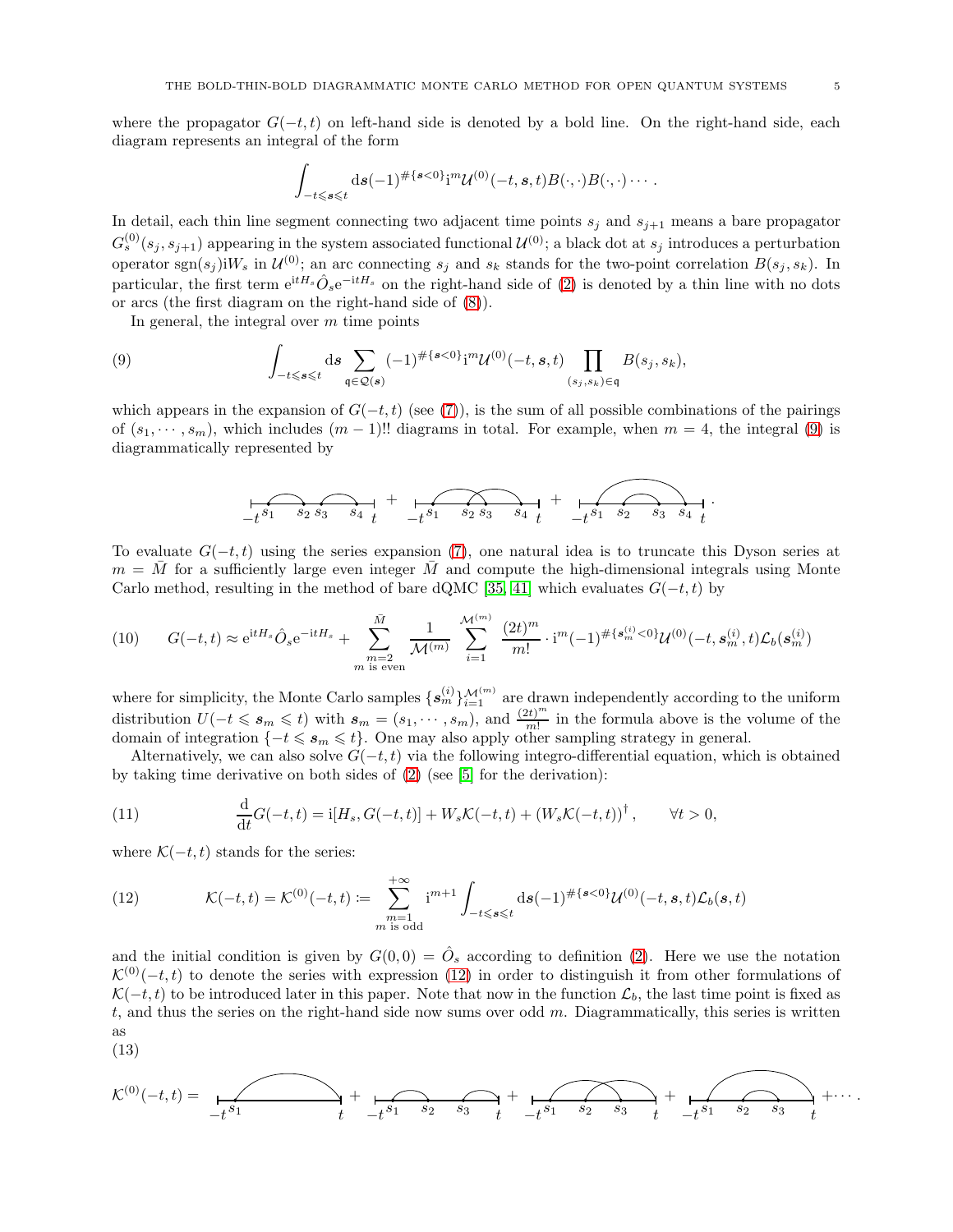With this integro-differential equation, one can solve  $G(-t, t)$  iteratively by Runge-Kutta method. Throughout this paper, we apply the second-order Heun's method, which reads

<span id="page-5-1"></span>(14)  
\n
$$
G_{\star} = G_n + \Delta t \left( \mathrm{i} [H_s, G_n] + W_s \mathcal{K}_n + (W_s \mathcal{K}_n)^{\dagger} \right),
$$
\n
$$
G_{\star \star} = G_{\star} + \Delta t \left( \mathrm{i} [H_s, G_{\star}] + W_s \mathcal{K}_{n+1} + (W_s \mathcal{K}_{n+1})^{\dagger} \right),
$$
\n
$$
G_{n+1} = \frac{1}{2} \left( G_n + G_{\star \star} \right)
$$

where  $\Delta t$  is the time step length. The initial condition is given by  $G_0 = \hat{O}_s$ .  $G_n$  is the approximated solution of  $G(-t_n, t_n)$  with  $t_n = n\Delta t$ , and  $\mathcal{K}_n$  approximates  $\mathcal{K}(-t_n, t_n)$  again by truncating the series and replacing the integrals by the average of Monte Carlo samples:

<span id="page-5-3"></span>(15) 
$$
\mathcal{K}_n = \sum_{\substack{m=1 \ m \text{ is odd}}}^{\bar{M}} \frac{1}{\bar{\mathcal{M}}_n^{(m)}} \sum_{i=1}^{\bar{\mathcal{M}}_n^{(m)}} \frac{(2t_n)^m}{m!} \cdot i^{m+1} (-1)^{\#\{\mathbf{s}_m^{(i)} < 0\}} \mathcal{U}^{(0)}(-t_n, \mathbf{s}_m^{(i)}, t_n) \mathcal{L}_b(\mathbf{s}_m^{(i)}, t_n)
$$

In nth time step, the samples  $\{s_m^{(i)}\}_{i=1}^{\bar{\mathcal{M}}_n^{(m)}}$  are drawn from uniform distribution  $U(-t_n \leqslant s_m \leqslant t_n)$ . In practice, the number of samples  $\bar{\mathcal{M}}_n^{(m)}$  is assumed to be proportional to the integral of the absolute value of bath influence functional

<span id="page-5-0"></span>
$$
\bar{\mathcal{M}}_n^{(m)} \propto \int_{-t_n \leqslant s_m \leqslant t_n} \mathrm{d}s \vert \mathcal{L}_b(s,t_n) \vert = \int_{-t_n \leqslant s_m \leqslant t_n} \mathrm{d}s \left\vert \sum_{\mathfrak{q} \in \mathcal{Q}(\mathbf{s},t_n)} \prod_{(s_j,s_k) \in \mathfrak{q}} B(s_j,s_k) \right\vert.
$$

The two-point correlation is then replaced by some empirical constant  $\mathcal{B} \in (0, \max |B|)$ , which yields

(16) 
$$
\bar{\mathcal{M}}_n^{(m)} = \mathcal{M}_0 \cdot |\{-t_n \leqslant s_m \leqslant t_n\}| \cdot m! \mathcal{B}^{\frac{m+1}{2}} = \mathcal{M}_0 \cdot \frac{(2t_n)^m}{(m-1)!!} \cdot \mathcal{B}^{\frac{m+1}{2}}
$$

where  $\mathcal{M}_0$  is some positive constant. In practice, we may first assign the value of  $\mathcal{M}_0$ , then the general  $\bar{\mathcal{M}}_n^{(m)}$  is set to be the nearest integer of the value [\(16\)](#page-5-0).

Compared with the bare dQMC [\(10\)](#page-4-2), the numerical methods based on [\(11\)](#page-4-3) preserve the Hermitian property of  $G(-t, t)$  as the right-hand side of [\(11\)](#page-4-3) is always Hermitian, while this is not guaranteed by bare dQMC which directly evaluates the Dyson series [\(2\)](#page-2-0). With the time evolution of  $G(-t, t)$  provided by the numerical scheme, we are ready to propose our fast algorithms based on calculation reuse which will be detailed in the following section.

<span id="page-5-5"></span>2.2. Numerical method based on reuse of calculations. The main idea of the reuse of calculations concentrates on the following relations of the bare propagator  $G_s^{(0)}(\cdot, \cdot)$  and two-point correlation  $B(\cdot, \cdot)$ :

**Proposition 1.** Given any  $s_i \le s_f$  and  $\Delta t \ge 0$ , we have

<span id="page-5-4"></span>• The bare propagator [\(4\)](#page-3-2) associated with the system satisfies

(17) 
$$
G_s^{(0)}(s_i, s_f) = \begin{cases} G_s^{(0)}(s_i - \Delta t, s_f - \Delta t), & \text{for } s_i \le s_f < 0, \\ G_s^{(0)}(s_i + \Delta t, s_f + \Delta t), & \text{for } 0 \le s_i \le s_f \end{cases}
$$

<span id="page-5-2"></span>• The two-point correlation [\(5\)](#page-3-3) satisfies

(18) 
$$
B(s_i, s_f) = \begin{cases} B(s_i - \Delta t, s_f - \Delta t), & \text{for } s_i \le s_f < 0, \\ B(s_i + \Delta t, s_f + \Delta t), & \text{for } 0 \le s_i \le s_f, \\ B(s_i - \Delta t, s_f + \Delta t), & \text{for } s_i < 0 \le s_f. \end{cases}
$$

The rigorous proof for the relations above can be found in the appendix of [\[5\]](#page-21-5). These relations describe the invariance of  $G_s^{(0)}(s_i,s_f)$  and  $B(s_i,s_f)$  after "shifting" or "stretching"  $(s_i,s_f)$  by the time step length  $\Delta t$ . We hope to utilize such properties to reuse the previous calculations in the scheme [\(14\)](#page-5-1). In fact, one can easily use [\(18\)](#page-5-2) to derive the following property.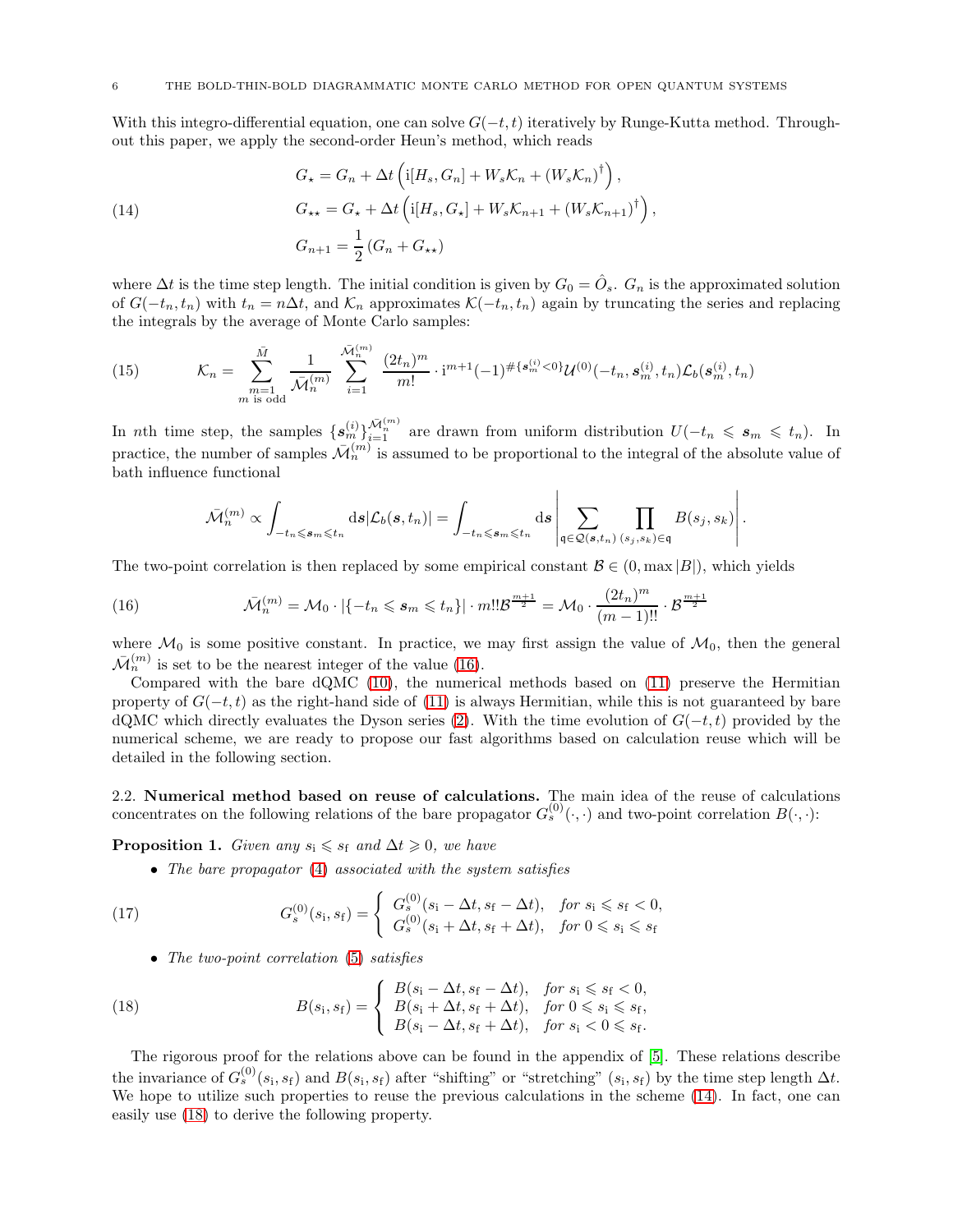**Proposition 2.** Given  $s = (s_1, \dots, s_m)$  and  $t > 0$  such that  $-t \leq s_1 \leq \dots \leq s_m \leq t$  and  $\Delta t \geq 0$ , define

(19) 
$$
\mathcal{I}_{\Delta t}(s) = (\tilde{s}_1, \cdots, \tilde{s}_m) \text{ where } \tilde{s}_k = \begin{cases} s_k + \Delta t, & \text{if } s_k \geq 0 \\ s_k - \Delta t, & \text{if } s_k < 0 \end{cases},
$$

we have

<span id="page-6-0"></span>(20) 
$$
\mathcal{L}_b(\mathcal{I}_{\Delta t}(s), t + \Delta t) = \mathcal{L}_b(s, t).
$$

In [\[5\]](#page-21-5), fast algorithms that avoid duplicate computations of  $\mathcal{L}_b$  have been proposed based on such invariance of the bath influence functional. Specifically, suppose we have sampled time sequences  $\{s_n^{(i)}\}_{i=1}^{\bar{\mathcal{M}}_n}$  and calculated the corresponding bath influence functionals  $\{\mathcal{L}_b(s_n^{(i)}, t_n)\}_{i=1}^{\bar{\mathcal{M}}_n}$  for  $\mathcal{K}_n$  [\(15\)](#page-5-3). Then at the next time step, we can use  $\{\mathcal{I}_{\Delta t}(s_n^{(i)})\}_{i=1}^{\bar{\mathcal{M}}_n}$  as part of the samples to compute  $\mathcal{K}_{n+1}$  so that  $\{\mathcal{L}_b(\mathcal{I}_{\Delta t}(s_n^{(i)}), t_{n+1})\}_{i=1}^{\bar{\mathcal{M}}_n}$ can be directly obtained by [\(20\)](#page-6-0). One may refer to [\[5\]](#page-21-5) for more details.

However, due to the existence of the observable  $\hat{O}_s$  in the definition of  $G_s^{(0)}(s_i,s_f)$  [\(4\)](#page-3-2) when  $s_i < 0 \leqslant s_f$ , there is no similar invariance for the system associated functional  $\mathcal{U}^{(0)}$ . Consequently, in the reuse algorithm developed in [\[5\]](#page-21-5),  $U^{(0)}$  needs to be evaluated with all samples at each time step. In the rest of this section, we propose a new fast algorithm for Dyson series which can achieve the reuse of  $\mathcal{K}^{(0)}(-t, t)$  as a whole. To do this, we introduce the linear basis of  $G_s^{(0)}(s_i, s_f)$ ,  $\mathcal{U}^{(0)}(-t, s, t)$  and  $\mathcal{K}^{(0)}(-t, t)$ :

Definition 3. Given two states  $|i\rangle, |j\rangle \in \{|{-1}\rangle, |1\rangle\}$  and  $t \geq 0$ , we define

<span id="page-6-2"></span>(21) 
$$
\mathscr{G}_{ij}^{(0)}(s_i, s_f) = \begin{cases} G_s^{(0)}(s_i, s_f), & \text{if } s_i \le s_f < 0 \text{ or } 0 \le s_i \le s_f \\ e^{is_f H_s} |i\rangle\!\langle j| \, e^{is_i H_s}, & \text{if } s_i < 0 \le s_f \end{cases},
$$

<span id="page-6-3"></span>(22) 
$$
\mathscr{U}_{ij}^{(0)}(-t,s,t) = \mathscr{G}_{ij}^{(0)}(s_m,t)W_s\mathscr{G}_{ij}^{(0)}(s_{m-1},s_m)W_s\cdots W_s\mathscr{G}_{ij}^{(0)}(s_1,s_2)W_s\mathscr{G}_{ij}^{(0)}(-t,s_1),
$$

and

<span id="page-6-6"></span>(23) 
$$
\mathscr{K}_{ij}^{(0)}(-t,t) = \sum_{\substack{m=1 \ m \ is \ odd}}^{+\infty} i^{m+1} \int_{-t \leq s \leq t} ds (-1)^{\#\{s < 0\}} \mathscr{U}_{ij}^{(0)}(-t,s,t) \mathscr{L}_b(s,t).
$$

With the definitions above, the bare propagator  $G_s^{(0)}(s_k, s_{k+1})$  for  $s_k < 0 \leqslant s_{k+1}$  can now be expressed as the linear combination

(24) 
$$
G_s^{(0)}(s_k, s_{k+1}) = e^{is_{k+1}H_s} \hat{O}_s e^{is_k H_s} = \sum_{i,j} a_{ij} \mathcal{G}_{ij}^{(0)}(s_k, s_{k+1})
$$

where the coefficients  $a_{ij}$  satisfies that

(25) 
$$
\hat{O}_s = \sum_{i,j} a_{ij} |i\rangle\langle j|.
$$

Inserting [\(24\)](#page-6-1) into [\(3\)](#page-2-1), the system associated functional  $\mathcal{U}^{(0)}(-t, s, t)$  is written as linear combination of  $\mathscr{U}^{(0)}_{ij}$ :

<span id="page-6-5"></span><span id="page-6-1"></span>
$$
\mathcal{U}^{(0)}(-t,s,t) = \sum_{i,j} a_{ij} \mathscr{U}_{ij}^{(0)}(-t,s,t),
$$

and thus we may express

$$
\mathcal{K}^{(0)}(-t,t) = \sum_{i,j} a_{ij} \mathcal{K}_{ij}^{(0)}(-t,t).
$$

<span id="page-6-4"></span>At this point, we can rewrite the original integro-differential equation [\(11\)](#page-4-3) as

(26) 
$$
\frac{d}{dt}G(-t,t) = i[H_s, G(-t,t)] + \sum_{i,j} a_{ij} W_s \mathcal{K}_{ij}^{(0)}(-t,t) + \left(\sum_{i,j} a_{ij} W_s \mathcal{K}_{ij}^{(0)}(-t,t)\right)^{\dagger},
$$

<span id="page-6-7"></span>which can again be numerically solved using a discretization similar to  $(14)$ . Under such scheme, we aim to find some recurrence relation of the basis  $\mathscr{K}_{ij}^{(0)}(-t,t)$  so that it can be computed iteratively. Below we begin with the iterative relation of  $\mathscr{U}_{ij}^{(0)}$ :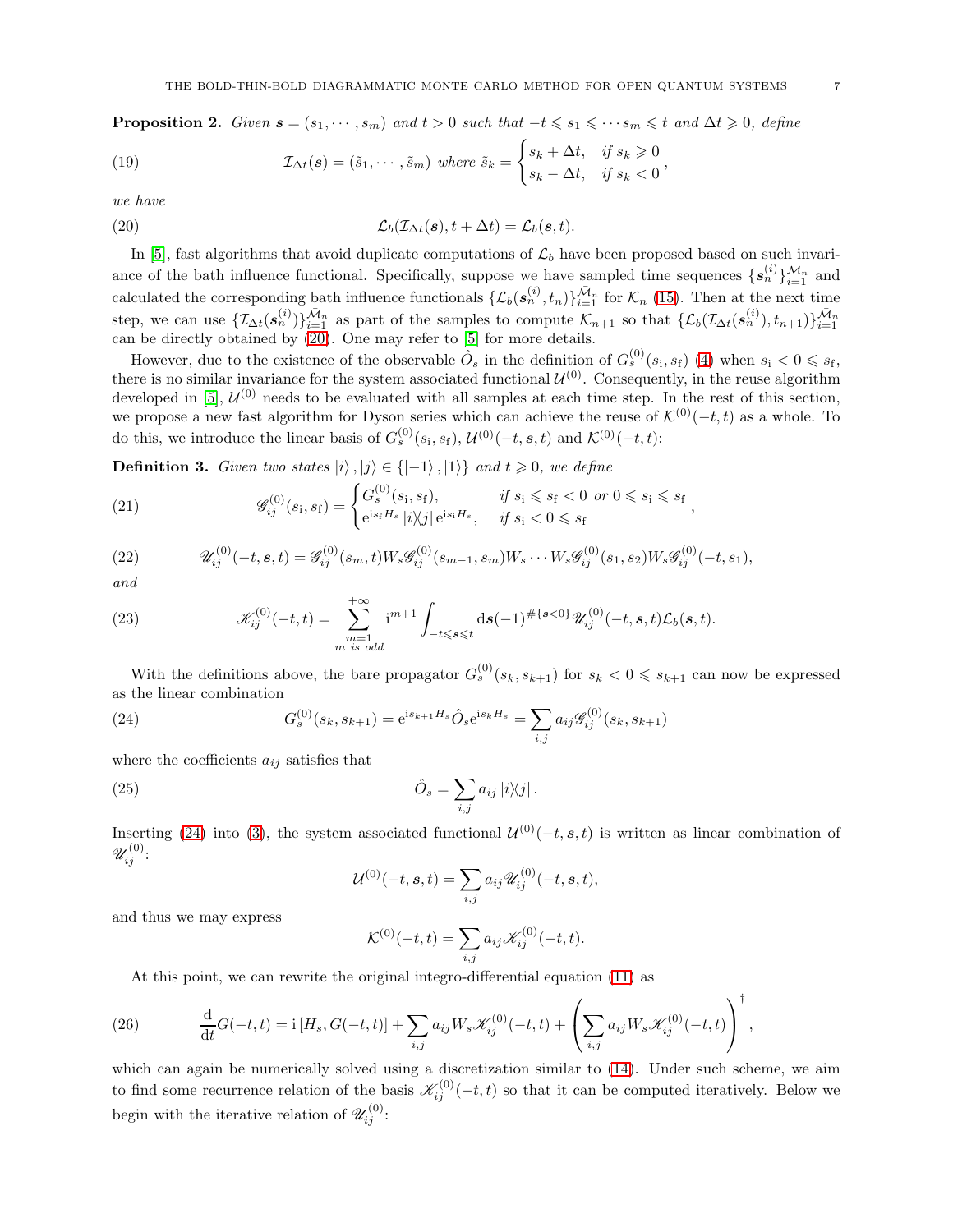**Lemma 4.** Given two states  $|i\rangle$ ,  $|j\rangle \in \{|-1\rangle, |1\rangle\}$  and  $\Delta t \geq 0$ , we have

<span id="page-7-1"></span>(27) 
$$
\mathscr{U}_{ij}^{(0)}(-t-\Delta t, \mathcal{I}_{\Delta t}(s), t+\Delta t) = \sum_{k,l} b_{kl}^{ij} \mathscr{U}_{kl}^{(0)}(-t, s, t),
$$

where the coefficients  $b_{kl}^{ij}$  satisfy that

<span id="page-7-2"></span>(28) 
$$
e^{i\Delta t H_s} |i\rangle\langle j| e^{-i\Delta t H_s} = \sum_{k,l} b_{kl}^{ij} |k\rangle\langle l|.
$$

*Proof.* For the bare propergator  $\mathscr{G}_{ij}^{(0)}(s_k, s_{k+1})$  with  $s_k < 0 \leq s_{k+1}$ , directly using the definition [\(21\)](#page-6-2) yields that

<span id="page-7-3"></span>(29) 
$$
\mathscr{G}_{ij}^{(0)}(s_k - \Delta t, s_{k+1} + \Delta t) = e^{i(s_{k+1} + \Delta t)H_s} |i\rangle\langle j| e^{i(s_k - \Delta t)H_s} = e^{is_{k+1}H_s} e^{i\Delta t H_s} |i\rangle\langle j| e^{-i\Delta t H_s} e^{is_k H_s}
$$

$$
= e^{is_{k+1}H_s} \sum_{k,l} b_{kl}^{ij} |k\rangle\langle l| e^{is_k H_s} = \sum_{k,l} b_{kl}^{ij} \mathscr{G}_{kl}^{(0)}(s_k, s_{k+1}).
$$

Insert the formula above into  $(22)$ , due to  $(17)$ , we arrive at

$$
\mathcal{U}_{ij}^{(0)}(-t - \Delta t, \mathcal{I}_{\Delta t}(s), t + \Delta t) \n= \mathcal{G}_{ij}^{(0)}(s_m + \Delta t, t + \Delta t)W_s \cdots W_s \mathcal{G}_{ij}^{0}(s_k - \Delta t, s_{k+1} + \Delta t)W_s \cdots W_s \mathcal{G}_{ij}^{(0)}(-t - \Delta t, s_1 - \Delta t) \n= \mathcal{G}_{ij}^{(0)}(s_m, t)W_s \cdots W_s \left[ \sum_{k,l} b_{kl}^{ij} \mathcal{G}_{kl}^{(0)}(s_k, s_{k+1}) \right] W_s \cdots W_s \mathcal{G}_{ij}^{(0)}(-t, s_1) = \sum_{k,l} b_{kl}^{ij} \mathcal{U}_{kl}^{(0)}(-t, s, t).
$$

Note that the coefficients  $b_{kl}^{ij}$  depend only on the observable, the Hamiltonian  $H_s$  and the time step  $\Delta t$ . Therefore, coefficients  $b_{kl}^{ij}$  can be computed offline for any given time step  $\Delta t$ . At the time step  $t + \Delta t$ , we now split the *m*-dimensional integral in  $\mathscr{K}_{ij}^{(0)}(-t - \Delta t, t + \Delta t)$  as

<span id="page-7-0"></span>(30)  

$$
\int_{-t-\Delta t \le s \le t+\Delta t} ds(-1)^{\#\{s<0\}} \mathcal{U}_{ij}^{(0)}(-t-\Delta t, s, t+\Delta t) \mathcal{L}_b(s, t+\Delta t)
$$

$$
= \int_{\mathcal{I}_{\Delta t}(\{-t \le s \le t\})} (integrand) + \int_{T_{t+\Delta t}^{(m)}} (integrand)
$$

where the domains of integration on the right-hand side are defined as follows:

Definition 5. Given  $t \geq 0$ ,  $\Delta t \geq 0$  and  $S \subset \mathbb{R}^m$ ,

$$
\mathcal{I}_{\Delta t}(S) \coloneqq \bigcup_{\pmb{s} \in S} \{\mathcal{I}_{\Delta t}(\pmb{s})\}
$$

and

$$
T_{t+\Delta t}^{(m)} := \{-t - \Delta t \leqslant s \leqslant t + \Delta t \mid \exists s_j \text{ for } j = 1, \cdots, m \text{ such that } |s_j| \leqslant \Delta t\}.
$$

The sum of the first integral on the right-hand side of  $(30)$  over all odd m can be directly obtained using the previous calculations of  $\mathscr{K}_{ij}^{(0)}(-t,t)$ :

$$
\sum_{\substack{m=1 \ m \text{ is odd}}}^{+\infty} i^{m+1} \int_{\mathcal{I}_{\Delta t}(\{-t \leqslant s \leqslant t\})} d\tilde{s}(-1)^{\#\{\tilde{s} < 0\}} \mathcal{U}_{ij}^{(0)}(-t - \Delta t, \tilde{s}, t + \Delta t) \mathcal{L}_b(\tilde{s}, t + \Delta t)
$$
\n
$$
= \sum_{\substack{m=1 \ m \text{ is odd}}}^{+\infty} i^{m+1} \int_{-t \leqslant s \leqslant t} d\tilde{s}(-1)^{\#\{s < 0\}} \mathcal{U}_{ij}^{(0)}(-t - \Delta t, \mathcal{I}_{\Delta t}(s), t + \Delta t) \mathcal{L}_b(\mathcal{I}_{\Delta t}(s), t + \Delta t)
$$
\n
$$
= \sum_{\substack{m=1 \ m \text{ is odd}}}^{+\infty} i^{m+1} \int_{-t \leqslant s \leqslant t} d\tilde{s}(-1)^{\#\{s < 0\}} \sum_{k,l} b_{kl}^{ij} \mathcal{U}_{kl}^{(0)}(-t, s, t) \mathcal{L}_b(s, t) = \sum_{k,l} b_{kl}^{ij} \mathcal{K}_{kl}^{(0)}(-t, t),
$$

<span id="page-7-4"></span>where we have used [\(20\)](#page-6-0) and [\(27\)](#page-7-1) in the derivation. The second integral on the right-hand side of [\(30\)](#page-7-0) has to be evaluated at each time step. This implies the following recurrence relation of  $\mathscr{K}_{ij}^{(0)}(-t,t)$  summarized in the following theorem: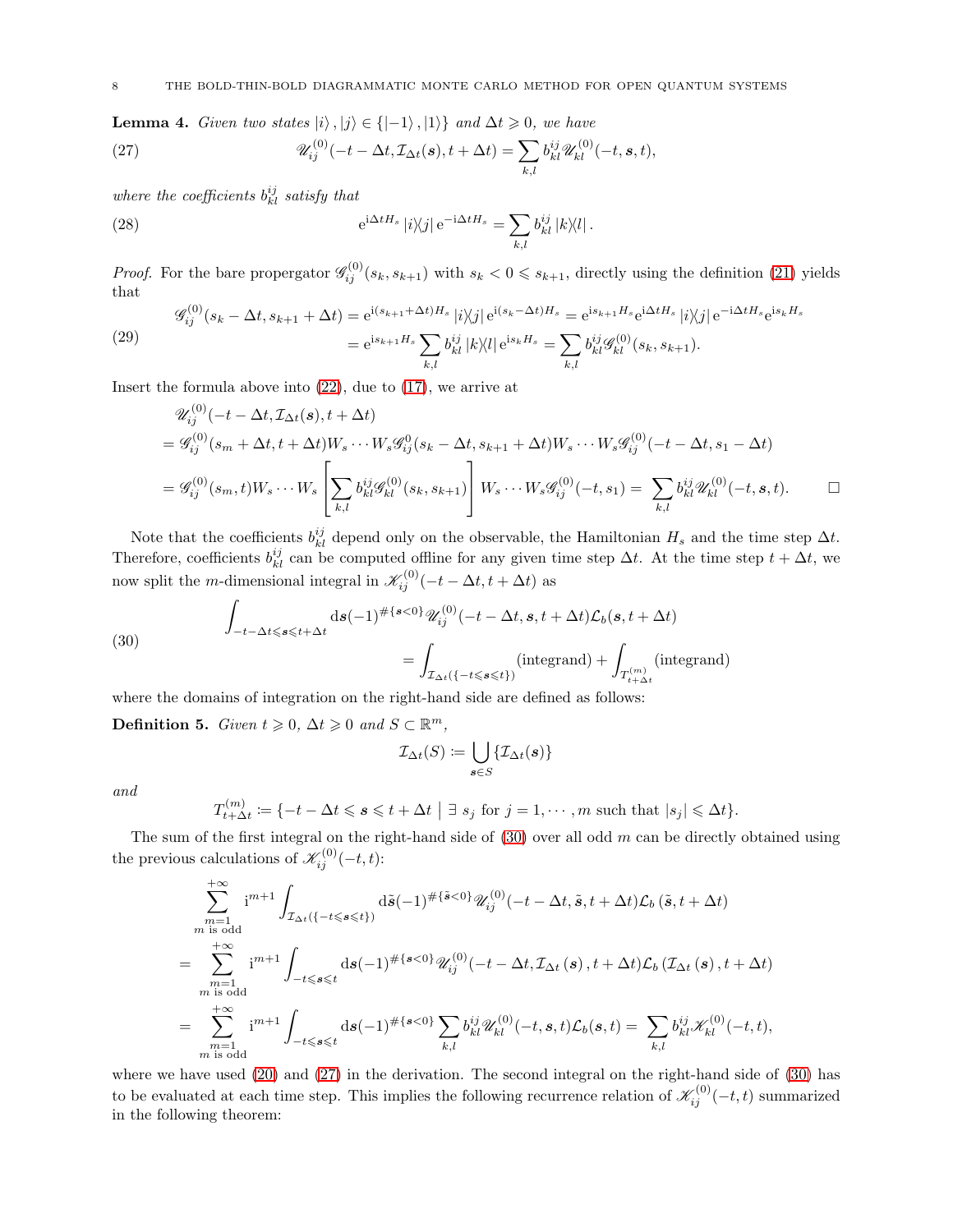**Theorem 6.** Given  $t \geq 0$  and  $\Delta t \geq 0$ , we have

(31) 
$$
\mathscr{K}_{ij}^{(0)}(-t - \Delta t, t + \Delta t) = \sum_{k,l} b_{kl}^{ij} \mathscr{K}_{kl}^{(0)}(-t, t) + \mathscr{D}_{ij}^{\Delta t}(t + \Delta t)
$$

where  $\mathscr{D}_{ij}^{\Delta t}(t + \Delta t)$  is defined by

<span id="page-8-4"></span>
$$
\mathscr{D}_{ij}^{\Delta t}(t+\Delta t) = \sum_{\substack{m=1 \ m \ is \ odd}}^{+\infty} i^{m+1} \int_{T_{t+\Delta t}^{(m)}} ds (-1)^{\#\{s<0\}} \mathscr{U}_{ij}^{(0)}(-t-\Delta t,s,t+\Delta t) \mathcal{L}_b(s,t+\Delta t).
$$

The recurrence relation above will be used in each time step of the Heun's scheme for [\(26\)](#page-6-4) to achieve reuse of calculations. Similar as [\(15\)](#page-5-3), the series  $\mathscr{D}_{ij}^{\Delta t}$  to be newly computed is truncated by some odd integer  $\bar{M}$ and the integrals are evaluated using Monte Carlo method. The details of such a procedure are described in Algorithm [1.](#page-8-0) In the input, N denotes the number of total time steps, and the number of samples  $\mathcal{M}_n^{(m)}$  is similarly given as [\(16\)](#page-5-0) with the volume of simplex  $\{-t_n \leqslant s_m \leqslant t_n\}$  replaced by the volume of  $T_{t_{n-1}}^{(m)}$  $t_{n-1}+\Delta t$ <sup>:</sup>

<span id="page-8-5"></span>(32) 
$$
\mathcal{M}_n^{(m)} = \mathcal{M}_0 \cdot \left| T_{t_n + \Delta t}^{(m)} \right| \cdot \mathcal{B}^{\frac{m+1}{2}} \quad \text{where} \quad \left| T_{t_n + \Delta t}^{(m)} \right| = \frac{(2t_n)^m - (2t_{n-1})^m}{(m-1)!!}.
$$

### <span id="page-8-0"></span>Algorithm 1

- 1:  ${\rm input}\; \Delta t,\, \bar{M},\, N,\, {\cal M}_n^{(m)}$
- 2: Set  $G_0 \leftarrow \hat{O}_s$ ,  $\mathcal{K}_0 \leftarrow \mathbf{O}_{2\times 2}$  (zero matrix),  $\mathscr{D}_{ij}^n \leftarrow \mathbf{O}_{2\times 2}$ ,  $\mathscr{K}_{ij}^0 \leftarrow \mathbf{O}_{2\times 2}$  for  $i, j = \pm 1$  and  $n = 1, \cdots, N$
- 3: Compute  $a_{ij}$  according to [\(25\)](#page-6-5),  $b_{kl}^{ij}$  according to [\(28\)](#page-7-2) for  $i, j, k, l = \pm 1$
- 4: for *n* from 0 to  $N 1$  do
- 5: for odd m from 1 to  $\overline{M}$  do

6: Sample 
$$
\{s_{n+1}^{(k)}\}_{k=1}^{\mathcal{M}_{n+1}^{(m)}}
$$
 from uniform distribution  $U\left(T_{t_n+\Delta t}^{(m)}\right)$ 

<span id="page-8-2"></span>7: Set 
$$
\mathscr{S}_{ij}^{(k)} \leftarrow \left| T_{t_n + \Delta t}^{(m)} \right| \cdot i^{m+1} (-1)^{\# \{ \mathbf{s}_{n+1}^{(k)} < 0 \}} \mathscr{U}_{ij}^{(0)}(-t_{n+1}, \mathbf{s}_{n+1}^{(k)}, t_{n+1}) \mathcal{L}_b(\mathbf{s}_{n+1}^{(k)}, t_{n+1})
$$

<span id="page-8-3"></span>8: Set 
$$
\mathscr{D}_{ij}^{n+1} \leftarrow \mathscr{D}_{ij}^{n+1} + \frac{1}{\mathcal{M}_{n+1}^{(m)}} \sum_{k=1}^{\mathcal{M}_{n+1}^{(m)}} \mathscr{S}_{ij}^{(k)}
$$

- 9: end for
- 10: Set  $\mathcal{K}_{ij}^{n+1} \leftarrow \sum_{k,l} b_{kl}^{ij} \mathcal{K}_{kl}^{n} + \mathcal{D}_{ij}^{n+1}$  and  $\mathcal{K}_{n+1} \leftarrow \sum_{i,j} a_{ij} W_s \mathcal{K}_{ij}^{n+1}$
- 11: Compute  $G_{n+1}$  by scheme [\(14\)](#page-5-1)

12: end for

13: **return**  $G_n$  for  $n = 1, \dots, N$ 

To end this section, let us have a brief discussion on the computational and memory cost of Algorithm [1.](#page-8-0) In particular, we compare it with the direct implementation of Heun's scheme [\(14\)](#page-5-1) without using the recurrence relation, as well as the existing reuse algorithm in [\[5\]](#page-21-5) which avoids duplicate calculations of the bath influence functionals.

Below we list the total computational cost on the Monte Carlo integration in the three approaches:

<span id="page-8-1"></span>• The scheme  $(14)$  and  $(15)$ :

(33) 
$$
\sum_{\substack{m=1 \ m \text{ is odd}}}^{\bar{M}} \sum_{n=1}^{N} \bar{\mathcal{M}}_n^{(m)} [C_s(m) + C_b(m)].
$$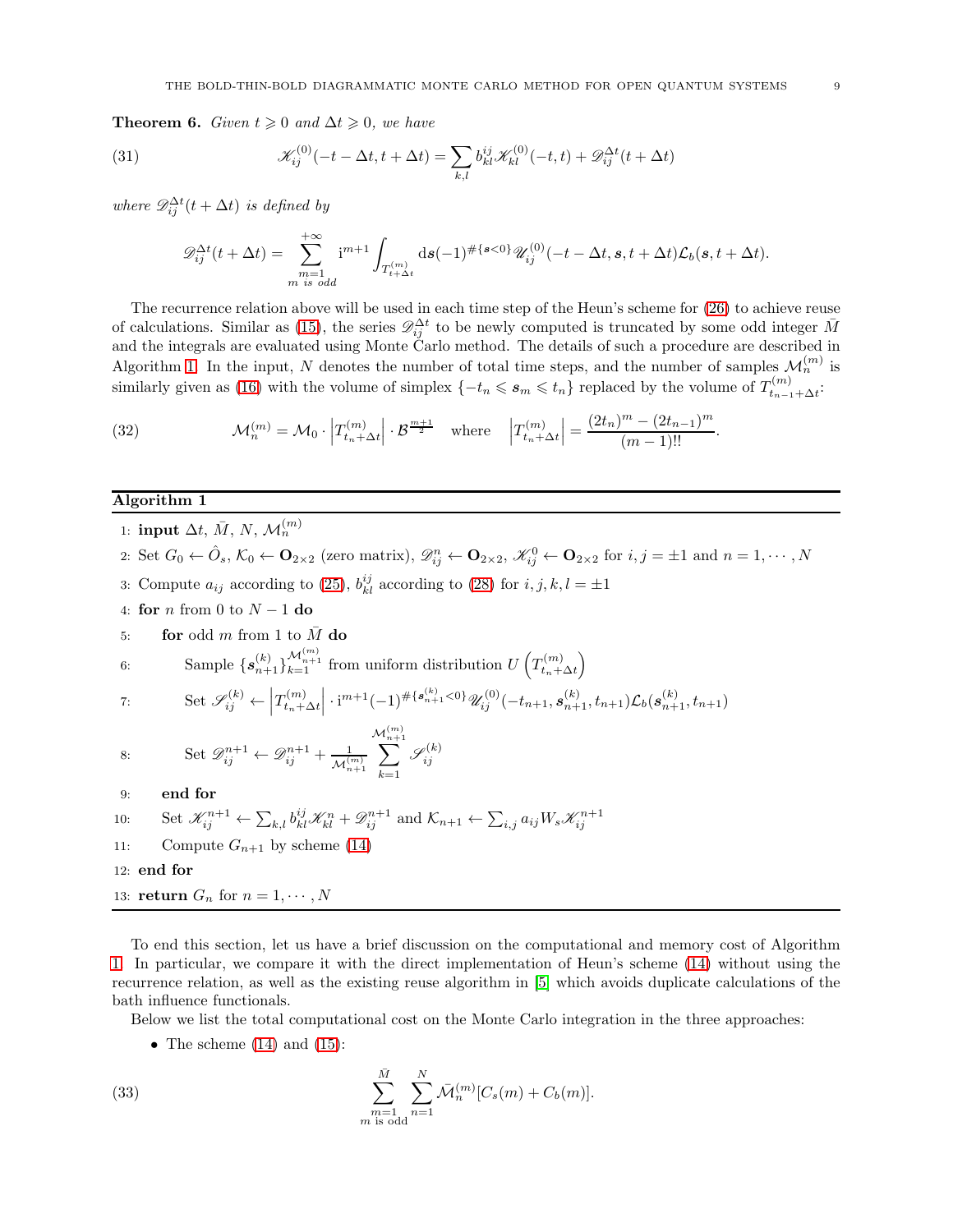### 10 THE BOLD-THIN-BOLD DIAGRAMMATIC MONTE CARLO METHOD FOR OPEN QUANTUM SYSTEMS

<span id="page-9-2"></span>• The fast algorithm in [\[5\]](#page-21-5):

(34) 
$$
\sum_{\substack{m=1 \ m \text{ is odd}}}^{\bar{M}} \sum_{n=1}^{N} [\bar{\mathcal{M}}_n^{(m)} C_s(m) + \mathcal{M}_n^{(m)} C_b(m)].
$$

<span id="page-9-3"></span>• The algorithm in this paper:

(35) 
$$
\sum_{\substack{m=1 \ m \text{ is odd}}}^{\bar{M}} \sum_{n=1}^{N} \mathcal{M}_n^{(m)} [C_s(m) + C_b(m)].
$$

Here  $C_s(m)$  and  $C_b(m)$  are respectively the computational cost of the system associated functional  $\mathcal{U}^{(0)}$  and the bath influence functional  $\mathcal{L}_b$  with a given m-point time sequence. Asymptotically,  $\mathcal{U}^{(0)}$  is evaluated with the computational cost at  $C_s(m) \sim O(m)$  by the definition [\(3\)](#page-2-1), and  $\mathcal{L}_b$  can be computed with the cost at  $C_b(m) \sim O(2^m)$  upon applying the inclusion-exclusion principle [\[42\]](#page-22-27). For large  $\overline{M}$ ,  $C_s(m)$  in the three approaches is negligible, so that [\(34\)](#page-9-2) and [\(35\)](#page-9-3) will have similar values, which reduce the original cost [\(33\)](#page-8-1) by a factor  $O(N)$  (see the complexity analysis in [\[5,](#page-21-5) Section 2.5]). However, when M is small,  $C_s(m)$ is comparable to  $C_b(m)$ , and then the ratio of [\(35\)](#page-9-3) to [\(34\)](#page-9-2) will be at  $O(1/N)$  asymptotically using the formulas of  $\mathcal{M}_n^{(m)}$  and  $\bar{\mathcal{M}}_n^{(m)}$ . In this sense, the algorithm in the current work can considerably improve the computational efficiency particularly in the weak system-bath coupling regime.

Moreover, Algorithm [1](#page-8-0) requires a lower memory cost compared to the algorithm in [\[5\]](#page-21-5). In Lines [7](#page-8-2) and [8](#page-8-3) of Algorithm [1,](#page-8-0) where the major computations concentrate in, one may draw a single sample  $s_{n+1}^{(k)}$  each time and compute the corresponding  $\mathscr{S}_{ij}^{(k)}$ , which is added to the summation in Line [8](#page-8-3) and can then be discarded. In this process, the memory cost can stay low since we only need to store  $\mathscr{D}_{ij}^{n+1}$  and  $\mathscr{K}_{ij}^n$  for  $i, j = \pm 1$ , which are essentially eight two-by-two matrices in total. The algorithm in [\[5\]](#page-21-5), however, requires in total  $N(N+1)/2$  such matrices to store the infinite series  $\mathcal{K}_n$  for all time steps. We refer readers to [\[5,](#page-21-5) Section 2.4] for the details.

#### 3. Bold-thin-bold diagrammatic Monte Carlo method

<span id="page-9-0"></span>It is well known that the methods based on direct summation of the Dyson series usually suffer from the numerical sign problem [\[21,](#page-22-24) [30,](#page-22-34) [41\]](#page-22-23) for long-time simulations. To tame the sign problem, bold lines, which are usually the sum of many diagrams, have been introduced in a number of methods to reduce the number of diagrams [\[17,](#page-22-32) [11\]](#page-22-28). Among these methods, the inchworm Monte Carlo method has been successfully applied to models including quantum impurity problems and exact non-adiabatic dynamics [\[8,](#page-22-25) [9,](#page-22-26) [3,](#page-21-4) [4\]](#page-21-3). Below, we will first review the inchworm Monte Carlo method in the context of spin-boson model. Our review will be based on the reformulation of  $\mathcal{K}(-t,t)$ , which is a perspective slightly different from the literature [\[8,](#page-22-25) [3\]](#page-21-4). We will then modify this approach to derive a novel diagrammatic Monte Carlo method that also has the iterative structure introduced in Section [2.2.](#page-5-5)

<span id="page-9-1"></span>3.1. Review of inchworm Monte Carlo method. In open quantum systems, the bold lines are defined to be the partial resummation of the Dyson series. In [\[8\]](#page-22-25), the bold lines are introduced as "full propagators"  $G(s_i, s_f)$ , defined as

<span id="page-9-4"></span>(36) 
$$
G(s_i, s_f) = G_s^{(0)}(s_i, s_f) + \sum_{\substack{m=2 \ m \text{ is even}}}^{+\infty} i^m \int_{s_i \leq s \leq s_f} ds \left[(-1)^{\#\{s < 0\}} \mathcal{U}^{(0)}(s_i, s, s_f) \mathcal{L}_b(s)\right],
$$
  
\n
$$
s_i \in [-t, t] \setminus \{0\}, \quad s_f \in [s_i, t] \setminus \{0\},
$$

where  $G_s^{(0)}(s_i, s_f)$  is given in [\(4\)](#page-3-2) and the system associated functional  $\mathcal{U}^{(0)}(s_i, s, s_f)$  is formulated as [\(3\)](#page-2-1) with  $\pm t$  replaced by  $s_f$  and  $s_i$ . The following properties of the full propagator will be found useful later in this paper (see their proofs in [\[5\]](#page-21-5)):

#### Proposition 7.

- <span id="page-9-5"></span>• Shift invariance: For any  $\Delta t \geq 0$ , if  $s_f + \Delta t < 0$  or  $s_i > 0$ , we have
- (37)  $G(s_i + \Delta t, s_f + \Delta t) = G(s_i, s_f)$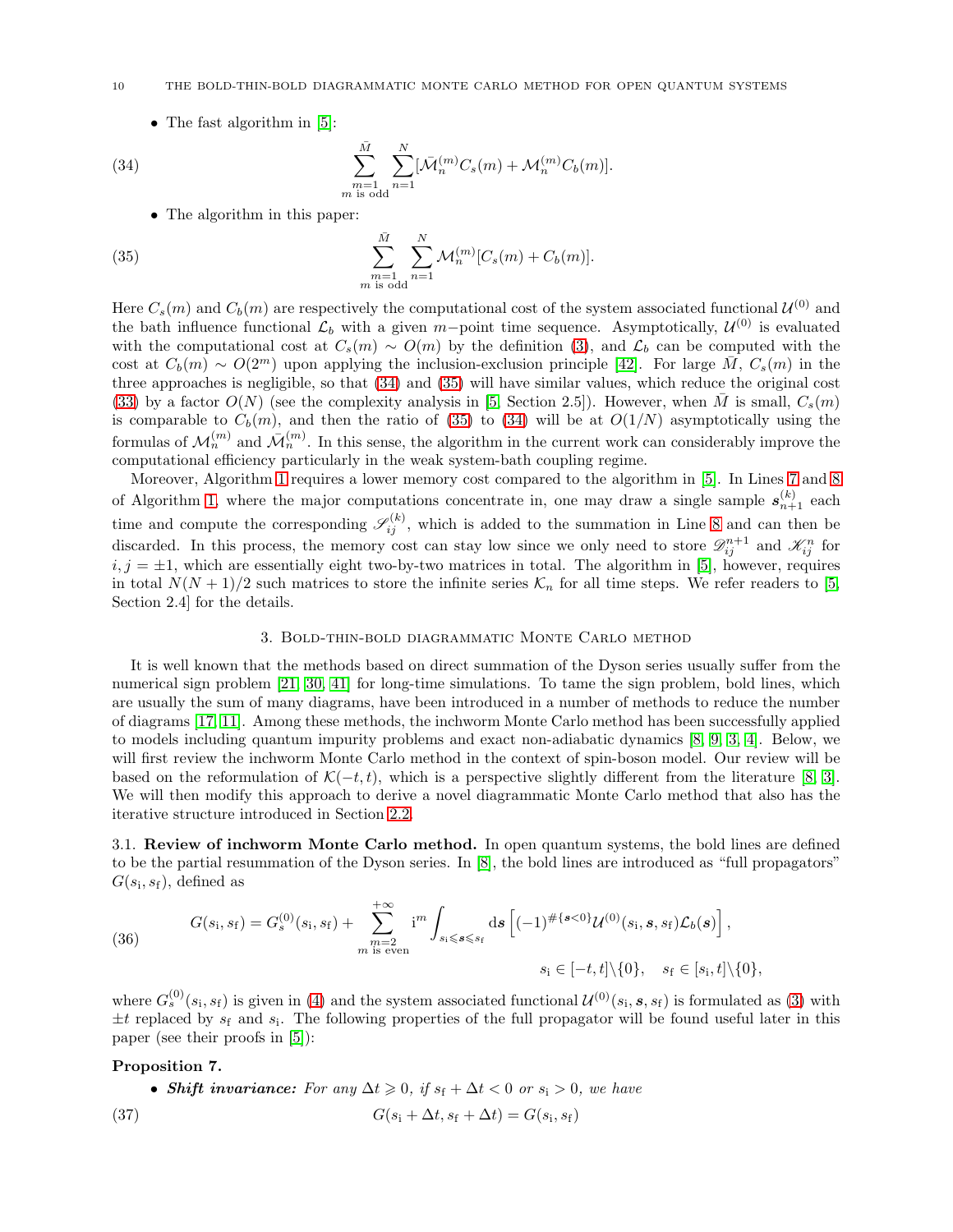<span id="page-10-5"></span>• Conjugate symmetry: For any  $-t \leq s_i \leq s_f \leq t$ , we have

(38) 
$$
G(-s_{\rm f}, -s_{\rm i}) = G(s_{\rm i}, s_{\rm f})^{\dagger}
$$

• Jump condition:  $G(\cdot, \cdot)$  is discontinuous on the line segments  $[-t, 0] \times \{0\}$  and  $\{0\} \times [-t, 0]$ . At the origin, we have

<span id="page-10-1"></span>(39) 
$$
\lim_{s_f \to s_i^+} \lim_{s_i \to 0^+} G(s_i, s_f) = \lim_{s_i \to s_f^-} \lim_{s_f \to 0^-} G(s_i, s_f) = I,
$$

<span id="page-10-0"></span>(40) 
$$
\lim_{s_i \to 0^-} \lim_{s_f \to 0^+} G(s_i, s_f) = \hat{O}_s.
$$

We remark that the initial condition of the integro-differential equation [\(11\)](#page-4-3) is a result of jump condition [\(40\)](#page-10-0) as  $\lim_{t\to 0^+} G(-t,t) = \hat{O}_s$ . Later we will see that other solvers for the full propagator  $G(s_i, s_f)$  may use [\(39\)](#page-10-1) as the initial conditions.

The central idea of inchworm method [\[3\]](#page-21-4) lies in the resummation of the series  $\mathcal{K}(-t, t)$  in the governing equation [\(11\)](#page-4-3) using the previous calculations of the full propagators. Diagrammatically, the full propagator  $G(s_i, s_f)$  is represented by a bold line segment connecting the initial time point  $s_i$  with the final time point s<sub>f</sub>. This is consistent with [\(2\)](#page-2-0) when  $s_i = -t$  and  $s_f = t$ . The inchworm method then replaces all the thin line segments  $G_s^{(0)}(s_i, s_f)$  in the diagrams [\(13\)](#page-4-4) by bold line segments, and then removes some diagrams from the summation to maintain the equality. For example, the first diagram on the right-hand side of [\(13\)](#page-4-4) is replaced by

<span id="page-10-2"></span>(41) 
$$
= \int_{-t}^{t} ds_1 \operatorname{sgn}(s_1) i^2 G(s_1, t) W_s G(-t, s_1) B(s_1, t).
$$

By [\(36\)](#page-9-4), the two bold line segments above can be expressed as

<span id="page-10-4"></span>(42)  
\n
$$
G(-t,s_1) = G_s^{(0)}(-t,s_1) + \int_{-t}^{s_1} \int_{-t}^{s_3} ds_2 ds_3 \ (-1)^{\# \{s_2,s_3<0\}} i^2 \times
$$
\n
$$
\times G_s^{(0)}(s_3,s_1) W_s G_s^{(0)}(s_2,s_3) W_s G_s^{(0)}(-t,s_2) B(s_2,s_3) + \cdots,
$$
\n
$$
G(s_1,t) = G_s^{(0)}(s_1,t) + \int_{s_1}^t \int_{s_1}^{s'_3} ds'_2 ds'_3 \ (-1)^{\# \{s'_2,s'_3<0\}} i^2 \times
$$
\n
$$
\times G_s^{(0)}(s'_3,t) W_s G_s^{(0)}(s'_2,s'_3) W_s G_s^{(0)}(s_1,s'_2) B(s'_2,s'_3) + \cdots.
$$

Inserting the above formulas into [\(41\)](#page-10-2) yields that

<span id="page-10-3"></span>

which includes all the thin diagrams where the arc connecting to t does not intersect with any other arcs. These diagrams form a subset of the diagrams in [\(13\)](#page-4-4), and thus [\(41\)](#page-10-2) can be considered as a partial sum of  $\mathcal{K}(-t,t)$ . For example, the first, second and fourth diagram in [\(13\)](#page-4-4) are included in [\(43\)](#page-10-3) while the third diagram is not since the two arcs have an intersection. Therefore, on the right-hand side of [\(13\)](#page-4-4), after replacing the thin line segments in the first diagram with bold line segments, the second and the fourth diagrams, as well as infinite other diagrams in [\(43\)](#page-10-3), should be removed. Then, for the third diagram, we again replace all the thin line segments with bold line segments:

$$
f(s_1 + s_1 - s_2 - s_3 - t) = \int_{-t \le s_1 \le s_2 \le s_3 \le t} ds_1 ds_2 ds_3
$$
  

$$
(-1)^{\# \{s < 0\}} i^4 G(s_3, t) W_s G(s_2, s_3) W_s G(s_1, s_2) W_s G(-t, s_1) B(s_1, s_3) B(s_2, t),
$$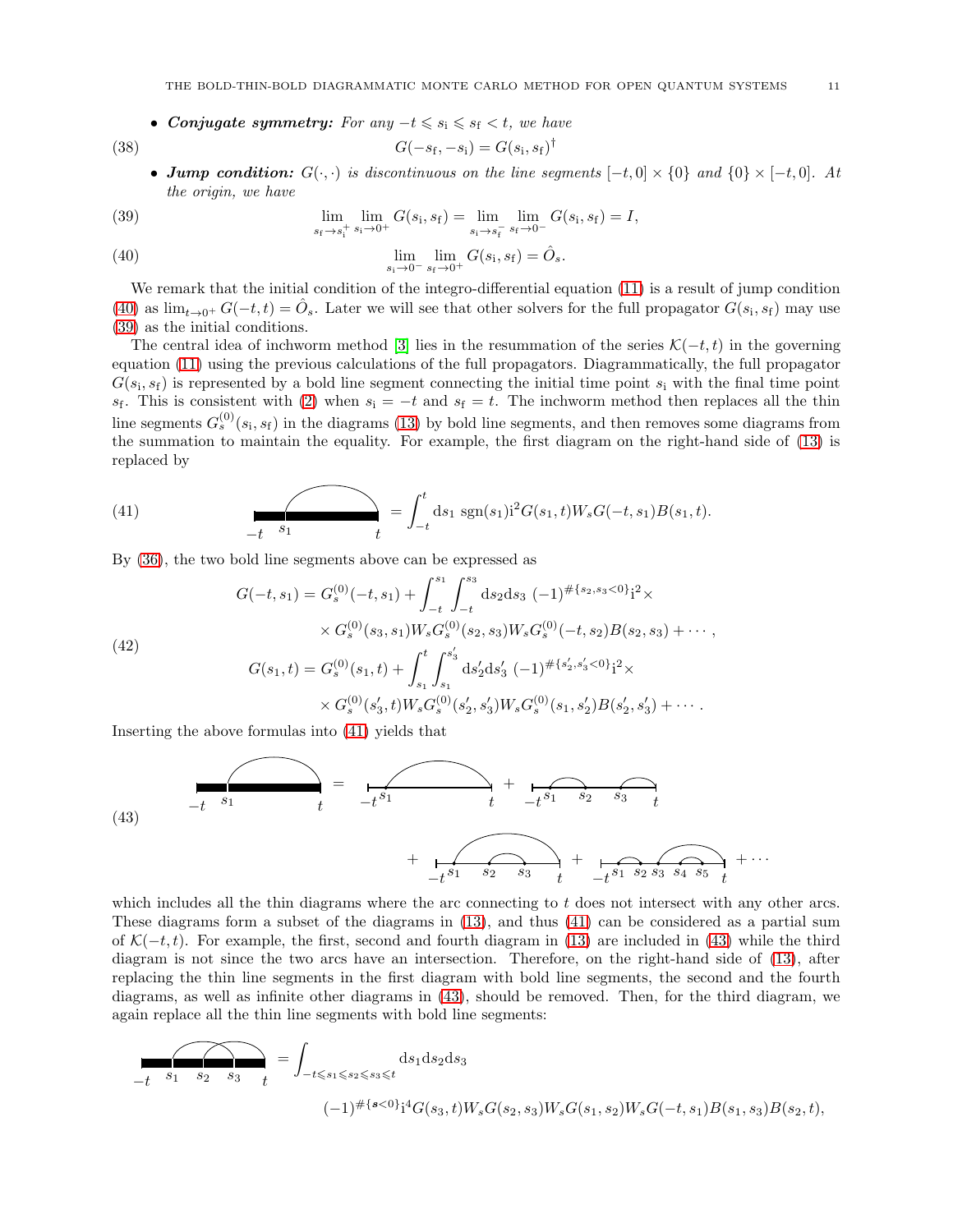which can also be expanded into infinitely many diagrams, and we will remove these diagrams from  $(13)$  to maintain the equality. We can continue such a process of replacements and removals, and eventually the series  $\mathcal{K}(-t, t)$  will be expressed as the sum of bold diagrams only:

<span id="page-11-0"></span>(44)  

$$
\mathcal{K}(-t,t) = \mathcal{K}^{c}(-t,t) := \underbrace{+}_{-t} s_{1} + \underbrace{+}_{-t} s_{1} s_{2} s_{3} + \underbrace{+}_{-t} s_{1} s_{2} s_{3} s_{4} s_{5} + \underbrace{+}_{-t} s_{1} s_{2} s_{3} s_{4} s_{5} + \cdots
$$

In these diagrams, all the arcs are "linked", meaning that any two time points can be connected with each other using the arcs as "bridges". We remark that such resummation includes all diagrams shown in [\(13\)](#page-4-4) and no diagram is double-counted. One may refer to [\[3,](#page-21-4) Section 3.3] for the rigorous proof. Mathematically, we may use the subset  $Q^{c}(s) \subset Q(s)$  to denote the collection of all linked pairings. The superscript c here refers to "connected". For example,

$$
Q^{c}(s_{1}, s_{2}) = \{ \{(s_{1}, s_{2})\} \},
$$
  
\n
$$
Q^{c}(s_{1}, s_{2}, s_{3}, s_{4}) = \{ \{(s_{1}, s_{3}), (s_{2}, s_{4})\} \}
$$
  
\n
$$
Q^{c}(s_{1}, s_{2}, s_{3}, s_{4}, s_{5}, s_{6}) = \{ \{(s_{1}, s_{4}), (s_{2}, s_{5}), (s_{3}, s_{6})\}, \{(s_{1}, s_{4}), (s_{2}, s_{6}), (s_{3}, s_{5})\}, \{(s_{1}, s_{5}), (s_{2}, s_{4}), (s_{3}, s_{6})\} \}.
$$

and thus the resummation [\(44\)](#page-11-0) is formulated as

(45) 
$$
\mathcal{K}^c(-t,t) = \sum_{\substack{m=1 \ m \text{ is odd}}}^{+\infty} i^{m+1} \int_{-t \leq s \leq t} ds (-1)^{\#\{s < 0\}} \mathcal{U}(-t,s,t) \mathcal{L}_b^c(s,t)
$$

where for odd  $m$ ,

$$
\mathcal{U}(-t, s_1, \cdots, s_m, t) = G(s_m, t)W_sG(s_{m-1}, s_m)W_s \cdots W_sG(s_1, s_2)W_sG(-t, s_1),
$$
  

$$
\mathcal{L}_b^c(s_1, \cdots, s_{m+1}) = \sum_{\mathfrak{q} \in \mathcal{Q}^c(s_1, \cdots, s_{m+1})} \prod_{(s_j, s_k) \in \mathfrak{q}} B(s_j, s_k).
$$

Note that here m is odd, and thus  $\mathcal{Q}^c$  has  $m+1$  arguments. Similarly, the infinite series  $\mathcal{K}^c(-t,t)$  can be approximated by truncating m to some large odd  $M$  and evaluating the high-dimensional integrals via Monte Carlo method. Such a numerical solver is known as the inchworm Monte Carlo method. Compared with the Dyson series  $\mathcal{K}^{(0)}(-t,t)$  defined in [\(12\)](#page-4-1), working with  $\mathcal{K}^{c}(-t,t)$  is advantageous as the its convergence with respect to m is faster since each diagram in  $(44)$  includes infinite diagrams in  $(13)$ . In addition, given any m, the inchworm Monte Carlo method only considers linked pairings and thus contains fewer diagrams than [\(13\)](#page-4-4), making the direct evaluation of the bath influence functional  $\mathcal{L}_b^c(s_1,\dots,s_m,t)$  cheaper than  $\mathcal{L}_b(s_1,\dots,s_m,t)$ in the Dyson series.

In order for efficient implementations, we examine the possibility of applying the idea of iterative calculations proposed in Section [2](#page-1-0) to the inchworm Monte Carlo method, which requires several invariant properties for the functionals in the reformulated  $\mathcal{K}^{c}(-t,t)$ . It is not hard to observe that the bath influence functional  $\mathcal{L}_b^c(s_1, \dots, s_m, t)$  satisfies the invariance similar to [\(20\)](#page-6-0):

$$
\mathcal{L}^c_b(\mathcal{I}_{\Delta t}(\boldsymbol{s}), t+\Delta t) = \mathcal{L}^c_b(\boldsymbol{s},t)
$$

according to [\(18\)](#page-5-2), and the shift invariance [\(37\)](#page-9-5) produces the similar result as [\(17\)](#page-5-4). However, when  $s_i < 0 \leq s_f$ , it is not clear whether we can write  $G(s_i, s_f)$  as a linear combination of some simple basis as in [\(21\)](#page-6-2). As a result, a decomposition similar to [\(29\)](#page-7-3), which plays a key role in our iterative algorithm, is unavailable for  $G(s_i, s_f)$ . This indicates that special treatment for the propagators is needed when crossing the time 0 to make our fast algorithm applicable.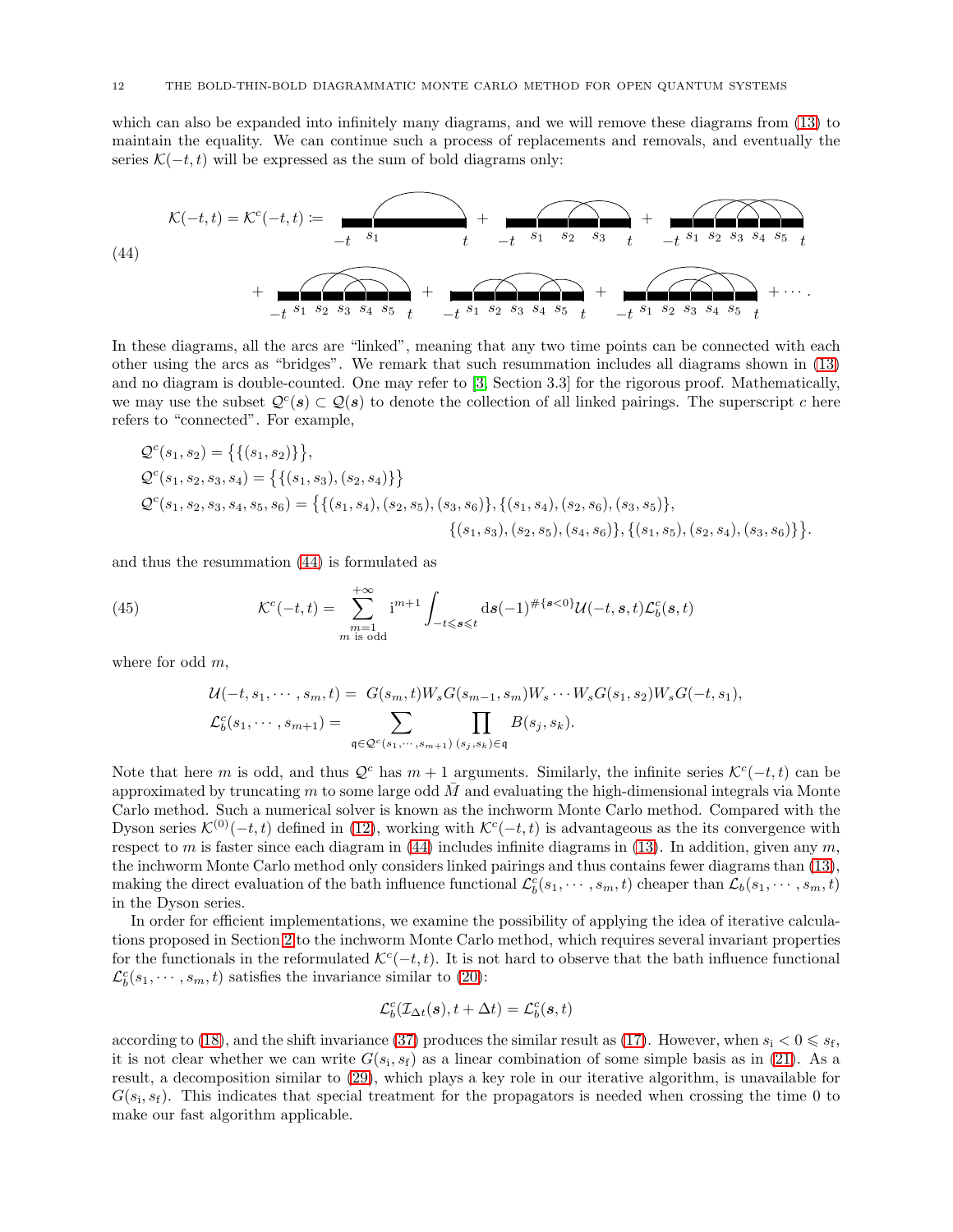.

<span id="page-12-0"></span>3.2. The bold-thin-bold diagrammatic Monte Carlo method. In this subsection, we will modify the current inchworm Monte Carlo method by considering another resummation of  $\mathcal{K}(-t, t)$  such that the idea of our iterative scheme for Dyson series can again be applied. Instead of replacing all bare propagators  $G_s^{(0)}(s_i, s_f)$  in Dyson series by full propagators, we replace them by

(46) 
$$
\widehat{G}(s_i, s_f) = \begin{cases} G(s_i, s_f), & \text{if } s_i \leq s_f < 0 \text{ or } 0 \leq s_i \leq s_f \\ G_s^{(0)}(s_i, s_f), & \text{if } s_i < 0 \leq s_f \end{cases}
$$

Such expression allows us to define its linear basis analogous to [\(21\)](#page-6-2):

<span id="page-12-4"></span>(47) 
$$
\widehat{\mathscr{G}}_{ij}(s_i,s_f) = \begin{cases} G(s_i,s_f), & \text{if } s_i \leq s_f < 0 \text{ or } 0 \leq s_i \leq s_f \\ e^{is_f H_s} |i\rangle\!\langle j| \, e^{is_i H_s}, & \text{if } s_i < 0 \leq s_f \end{cases},
$$

which immediately gives us the similar result as [\(29\)](#page-7-3):

<span id="page-12-3"></span>(48) 
$$
\widehat{\mathscr{G}}_{ij}(s_i - \Delta t, s_f + \Delta t) = \sum_{k,l} b^{ij}_{kl} \widehat{\mathscr{G}}_{kl}(s_i, s_f) \text{ for } s_i < 0 \leq s_f.
$$

With the above desired invariance satisfied, one can now repeat the analysis for Dyson series to obtain a formula similar to Theorem [6,](#page-7-4) based on which the reuse algorithm can again be applied. We postpone the details in Section [3.3.](#page-15-0) For now, let us focus on how the series  $\mathcal{K}(-t,t)$  will be reformulated upon replacing all  $G_s^{(0)}(s_i,s_f)$  by  $\widehat{G}(s_i,s_f)$ . In particular, we are interested in the new bath influence functional after this replacement.

In the diagrammatic representation, all the thin line segments are replaced by the corresponding bold line segments only when they do not include time 0. Below, we will derive the integro-differential equation based on these propagators following the "replace and remove" procedure introduced in the previous subsection. Again, we start from the first diagram in  $\mathcal{K}^{(0)}(-t, t)$  defined by [\(13\)](#page-4-4). But now we split this diagram into two subdiagrams:

<span id="page-12-2"></span>(49)  
\n
$$
\frac{1}{-t^{s_1}} \qquad t = \int_{-t}^{0} ds_1 (-1)^{i^2} G_s^{(0)}(s_1, t) W_s G_s^{(0)}(-t, s_1) B(s_1, t) + \int_{0}^{t} ds_1 i^2 G_s^{(0)}(s_1, t) W_s G_s^{(0)}(-t, s_1) B(s_1, t)
$$
\n
$$
=: \qquad \qquad t \qquad t \qquad t \qquad t \qquad t \qquad 0 \qquad s_1 \qquad t
$$

Here the time 0 is marked explicitly in the diagrams, and the location of  $s_1$  with respect to time 0 indicates the domain of integration. When upgrading thin lines to bold lines, we will not change the line segments containing the zero point. This can be automatically achieved by replacing  $G_s^{(0)}(s_i, s_f)$  with  $\widehat{G}(s_i, s_f)$ :

<span id="page-12-1"></span>
$$
\int_{-t}^{0} ds_1 (-1)^{i2} \hat{G}(s_1, t) W_s \hat{G}(-t, s_1) B(s_1, t) + \int_{0}^{t} ds_1 i^2 \hat{G}(s_1, t) W_s \hat{G}(-t, s_1) B(s_1, t)
$$
\n
$$
= \int_{-t}^{0} ds_1 (-1)^{i2} G_s^{(0)}(s_1, t) W_s G(-t, s_1) B(s_1, t) + \int_{0}^{t} ds_1 i^2 G(s_1, t) W_s G_s^{(0)}(-t, s_1) B(s_1, t)
$$
\n
$$
= \frac{1}{t} \sum_{s_1 = 0}^{t} + \frac{1}{t} \sum_{t_1 = t_1}^{t} + \frac{1}{t} \sum_{t_2 = t_2}^{t} + \frac{1}{t} \sum_{t_1 = t_1}^{t} + \frac{1}{t} \sum_{t_2 = t_2}^{t} + \frac{1}{t} \sum_{t_1 = t_2}^{t} + \frac{1}{t} \sum_{t_2 = t_1}^{t} + \frac{1}{t} \sum_{t_1 = t_2}^{t} + \frac{1}{t} \sum_{t_2 = t_1}^{t} + \frac{1}{t} \sum_{t_1 = t_2}^{t} + \frac{1}{t} \sum_{t_2 = t_1}^{t} + \frac{1}{t} \sum_{t_1 = t_2}^{t} + \frac{1}{t} \sum_{t_2 = t_1}^{t} + \frac{1}{t} \sum_{t_1 = t_2}^{t} + \frac{1}{t} \sum_{t_2 = t_1}^{t} + \frac{1}{t} \sum_{t_1 = t_2}^{t} + \frac{1}{t} \sum_{t_2 = t_1}^{t} + \frac{1}{t} \sum_{t_1 = t_2}^{t} + \frac{1}{t} \sum_{t_2 = t_1}^{t} + \frac{1}{t} \sum_{t_1 = t_2}^{t} + \frac{1}{t} \sum_{t_2 = t_1}^{t} + \frac{1}{t} \sum_{t_1 = t_2}^{t} + \frac{1}{t} \sum_{t_2 = t_1}^{t} + \frac{1}{t} \sum_{t_1 = t_2}^{t} + \frac{1}{t} \sum_{t_2 = t_1}^{t} +
$$

Similar to [\(43\)](#page-10-3), one may expand the bold line segments as Dyson series by inserting the expressions [\(42\)](#page-10-4) to find the thin diagrams included in [\(50\)](#page-12-1). Clearly, the two diagrams in [\(49\)](#page-12-2) are included. In addition, the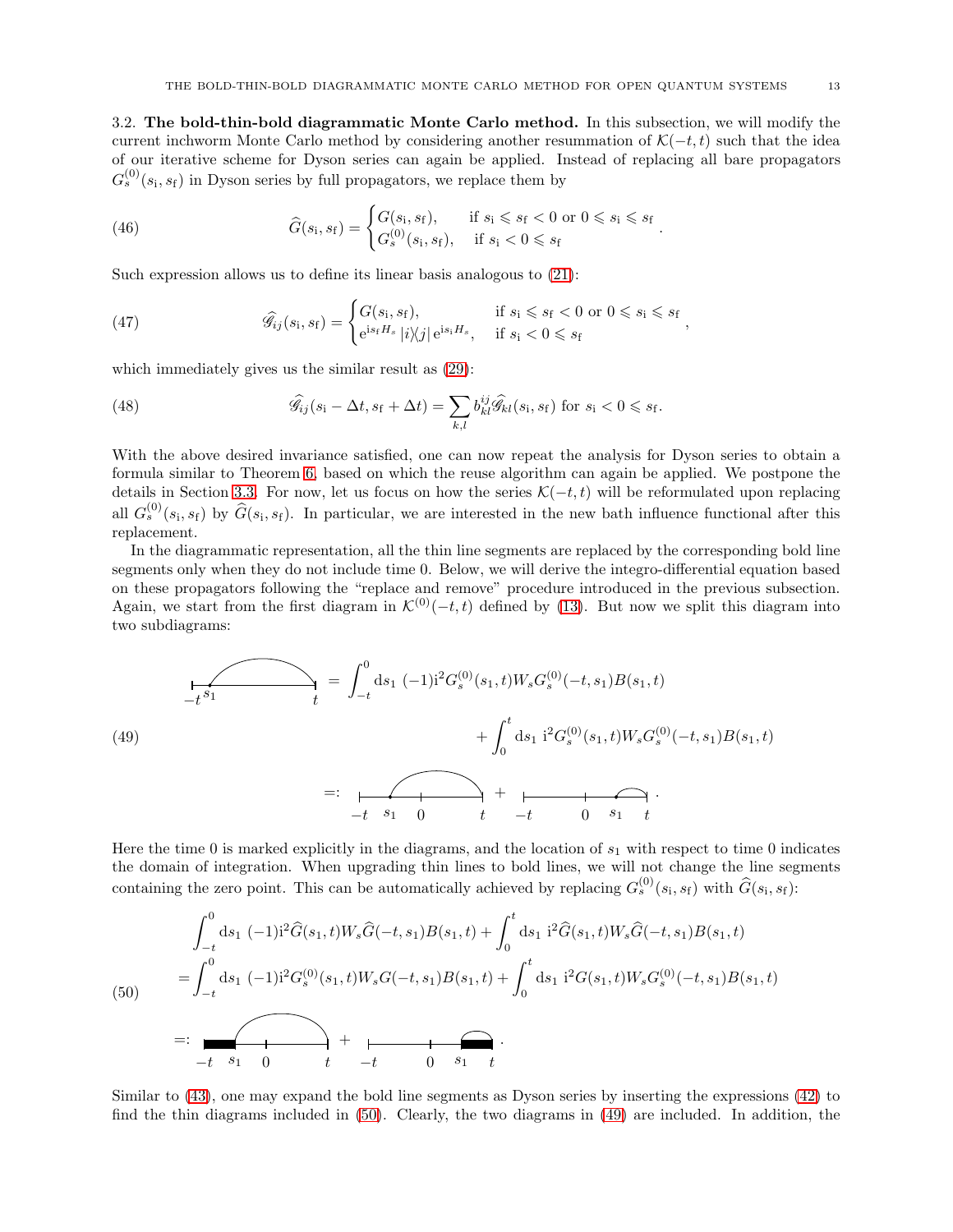following diagrams with two arcs

−t s<sup>1</sup> s<sup>2</sup> s<sup>3</sup> 0 t ∈ −t s<sup>1</sup> 0 t , −t 0 s<sup>1</sup> s<sup>2</sup> s<sup>3</sup> t ∈ −t 0 s<sup>1</sup> t

as well as infinitely many other diagrams with more arcs also appear in [\(50\)](#page-12-1). These diagrams should be removed from the sum after replacing [\(49\)](#page-12-2) with [\(50\)](#page-12-1), and these newly introduced diagrams in [\(50\)](#page-12-1) which combine thin and bold line segments can again be considered as partial sums of  $\mathcal{K}(-t, t)$ . To proceed, we split the diagrams with two arcs in [\(13\)](#page-4-4) by adding the zero point:

(51)

$$
-\frac{1}{t^{s_1} s_2 s_3} t = \frac{1}{-t^{s_1 s_2 s_3 0}} t + \frac{1}{-t^{s_1 s_2 0 s_3} t} + \frac{1}{-t^{s_1 s_2 0 s_3} t} t + \frac{1}{-t^{s_1 s_2 s_3} t} t + \frac{1}{-t^{s_1 s_2 s_3} t} t + \frac{1}{-t^{s_1 s_2 s_3} t} t + \frac{1}{-t^{s_1 s_2 s_3} t} t + \frac{1}{-t^{s_1 s_2 s_3} t} t + \frac{1}{-t^{s_1 s_2 s_3} t} t + \frac{1}{-t^{s_1 s_2 s_3} t} t + \frac{1}{-t^{s_1 s_2 s_3} t} t + \frac{1}{-t^{s_1 s_2 s_3} t} t + \frac{1}{-t^{s_1 s_2 s_3} t} t + \frac{1}{-t^{s_1 s_2 s_3} t} t + \frac{1}{-t^{s_1 s_2 s_3} t} t + \frac{1}{-t^{s_1 s_2 s_3} t} t + \frac{1}{-t^{s_1 s_2 s_3} t} t + \frac{1}{-t^{s_1 s_2 s_3} t} t + \frac{1}{-t^{s_1 s_2 s_3} t} t + \frac{1}{-t^{s_1 s_2 s_3} t} t + \frac{1}{-t^{s_1 s_2 s_3} t} t + \frac{1}{-t^{s_1 s_2 s_3} t} t + \frac{1}{-t^{s_1 s_2 s_3} t} t + \frac{1}{-t^{s_1 s_2 s_3} t} t + \frac{1}{-t^{s_1 s_2 s_3} t} t + \frac{1}{-t^{s_1 s_2 s_3} t} t + \frac{1}{-t^{s_1 s_2 s_3} t} t + \frac{1}{-t^{s_1 s_2 s_3} t} t + \frac{1}{-t^{s_1 s_2 s_3} t} t + \frac{1}{-t^{s_1 s_2 s_3} t} t + \frac{1}{-t^{s_1 s_2 s_3} t} t + \frac{1}{-t^{s_1 s_2 s_3} t} t + \frac{1}{-t^{s_1 s_2 s_3} t} t + \frac{1}{-t^{s_
$$

As mentioned previously, the two diagrams in the boxes are already included in [\(50\)](#page-12-1), and do not need to be considered any more. For other diagrams on the right-hand sides, we again replace them with the new diagrams by changing  $G_s^{(0)}$  to  $\hat{G}$ , and delete the thin diagrams included in these diagrams. By repeating this process, the resummation can be written as

<span id="page-13-0"></span>
$$
(52)
$$

$$
\mathcal{K}(-t,t) = \hat{\mathcal{K}}(-t,t) := \underbrace{\qquad \qquad}_{-t} + \underbrace{\qquad \qquad}_{-t} + \underbrace{\qquad \qquad}_{0 \text{ s}_1 \text{ t}} + \underbrace{\qquad \qquad}_{-t} + \underbrace{\qquad \qquad}_{0 \text{ s}_1 \text{ t}} + \underbrace{\qquad \qquad}_{-t} + \underbrace{\qquad \qquad}_{0 \text{ s}_2 \text{ s}_3 \text{ t}} + \underbrace{\qquad \qquad}_{-t} + \underbrace{\qquad \qquad}_{0 \text{ s}_1 \text{ s}_2 \text{ s}_3 \text{ t}} + \underbrace{\qquad \qquad}_{-t} + \underbrace{\qquad \qquad}_{0 \text{ s}_1 \text{ s}_2 \text{ s}_3 \text{ t}} + \underbrace{\qquad \qquad}_{-t} + \underbrace{\qquad \qquad}_{0 \text{ s}_1 \text{ s}_2 \text{ s}_3 \text{ t}} + \underbrace{\qquad \qquad}_{-t} + \underbrace{\qquad \qquad}_{0 \text{ s}_1 \text{ s}_2 \text{ s}_3 \text{ t}} + \underbrace{\qquad \qquad}_{-t} + \underbrace{\qquad \qquad}_{0 \text{ s}_1 \text{ s}_2 \text{ s}_3 \text{ t}} + \underbrace{\qquad \qquad}_{-t} + \underbrace{\qquad \qquad}_{0 \text{ s}_1 \text{ s}_2 \text{ s}_3 \text{ t}} + \underbrace{\qquad \qquad}_{-t} + \underbrace{\qquad \qquad}_{0 \text{ s}_1 \text{ s}_2 \text{ s}_3 \text{ t}} + \underbrace{\qquad \qquad}_{-t} + \underbrace{\qquad \qquad}_{0 \text{ s}_2 \text{ s}_3 \text{ t}} + \underbrace{\qquad \qquad}_{-t} + \underbrace{\qquad \qquad}_{0 \text{ s}_1 \text{ s}_2 \text{ s}_3 \text{ t}} + \underbrace{\qquad \qquad}_{-t} + \underbrace{\qquad \qquad}_{0 \text{ s}_1 \text{ s}_2 \text{ s}_3 \text{ t}} + \underbrace{\qquad \qquad}_{-t} + \underbrace{\qquad \qquad}_{0 \text{ s}_1 \text{ s}_2 \text{ s}_3 \text{ t}} + \underbrace{\qquad \qquad}_{-t} + \underbrace{\qquad \qquad}_{0 \text{ s}_1 \text{ s}_2 \text{ s}_3 \text{ t}} + \underbrace{\qquad \qquad}_{-t} + \underbrace{\qquad \qquad
$$

Here we only draw diagrams with up to three time points for conciseness. The formula above shows that most diagrams have a thin line including zero sandwiched by two bold lines. We therefore call the stochastic method based on [\(52\)](#page-13-0) the "bold-thin-bold diagrammatic Monte Carlo" method, or the BTB method in short.

Mathematically, we use the notation  $\mathcal{Q}(\mathbf{s})$  to denote the set of pairings with nodes s that are preserved in [\(52\)](#page-13-0). Similar to  $Q^c(s)$  for the inchworm method,  $\widehat{Q}(s)$  is again a subset of  $Q(s)$ . However, since the location of time 0 is taken into consideration now in each diagram, the definition of  $\mathcal{Q}(s)$  relies on the distribution of s. For example,

$$
\widehat{Q}(s_1, s_2) = \{ \{ (s_1, s_2) \} \},
$$
\n
$$
\widehat{Q}(s_1, s_2, s_3, s_4) = \begin{cases}\n\{\{(s_1, s_3), (s_2, s_4)\}, \{(s_1, s_4), (s_2, s_3)\}\}, & \text{if } s_1 \le s_2 \le s_3 < 0 \\
\mathcal{Q}(s_1, s_2, s_3, s_4), & \text{if } s_1 \le s_2 < 0 \le s_3 \text{ or } s_1 < 0 \le s_2 \le s_3 \\
\{\{(s_1, s_2), (s_3, s_4)\}, \{(s_1, s_3), (s_2, s_4)\}\}, & \text{if } 0 \le s_1 \le s_2 \le s_3\n\end{cases}
$$

<span id="page-13-1"></span>In general, the set  $\hat{Q}(\mathbf{s})$  is given by the following definition: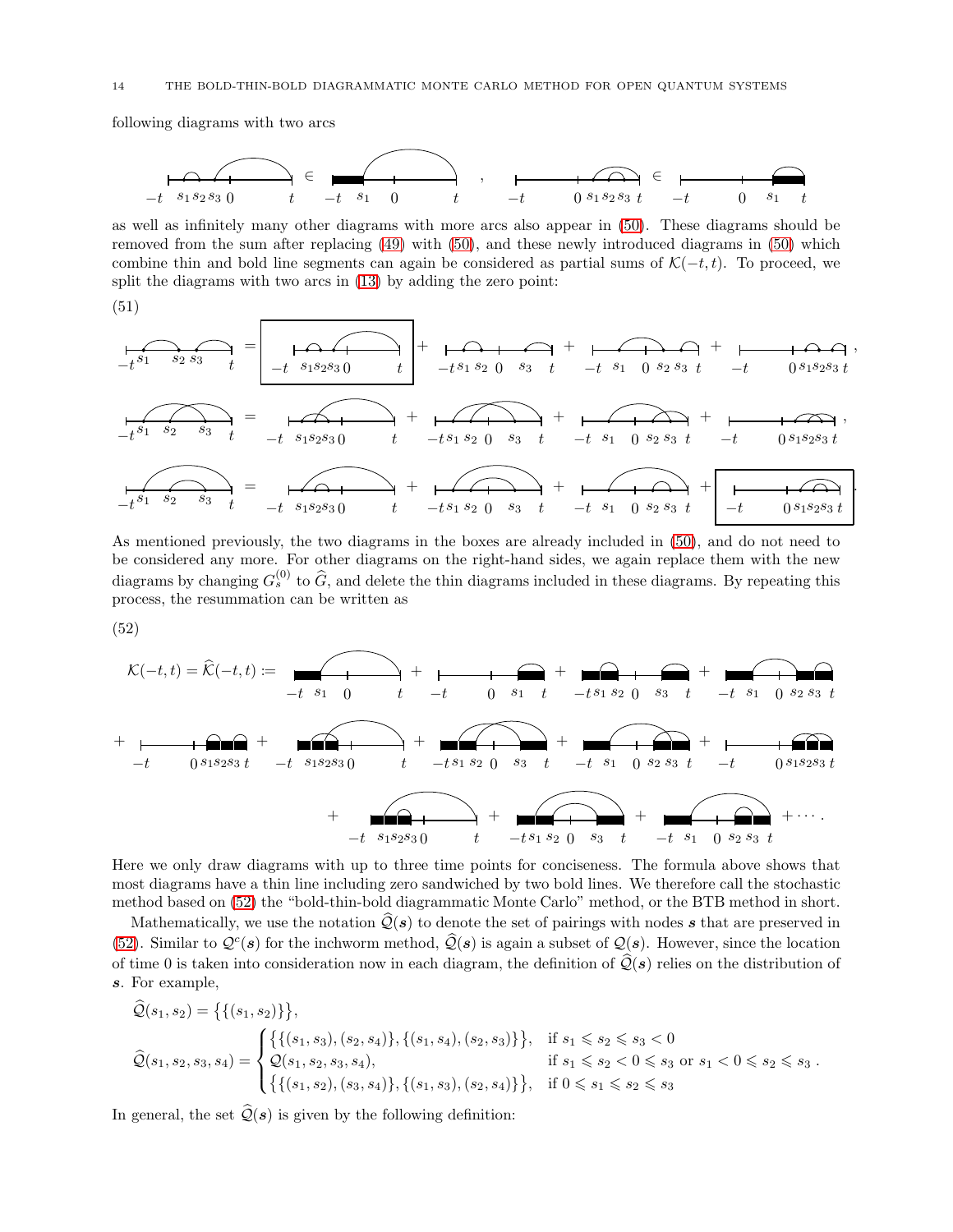**Definition 8.** Given  $s = (s_1, \dots, s_m)$  and  $s_1 < \dots < s_{\ell-1} < 0 \leq s_\ell < \dots < s_m$  for some even  $m \ (\ell = 1 \text{ if }$  $s_1 \geq 0$ , the set  $\widehat{Q}(s)$  is defined by its complement in  $Q(s)$ : for  $q \in Q(s)$ , we have  $q \notin \widehat{Q}(s)$  iff there exists a subset

$$
\mathfrak{q}':=\{(s_{i_1},s_{i_2}),\cdots,(s_{i_{2k-1}},s_{i_{2k}})\}\subset\mathfrak{q}
$$

satisfying the following two properties:

- (a)  $\{i_1, \dots, i_{2k}\}$  is a set of consecutive integers in  $\{1, \dots, m\}$ ;
- (b)  $n_1 < n_2 < \ell 1$  or  $\ell < n_1 < n_2 < m$  where  $n_1 = \min\{i_1, \dots, i_{2k}\}\$  and  $n_2 = \max\{i_1, \dots, i_{2k}\}\$ .

The set  $\mathcal{Q}(s)\backslash\widehat{\mathcal{Q}}(s)$  includes all possible pairings in the Dyson series [\(13\)](#page-4-4) that have been removed when we replace thin lines with bold lines. Therefore, the pairings in  $\hat{\mathcal{K}}(-t, t)$  is then given by  $\hat{\mathcal{Q}}(s)$ .

To better understand the reason for such a definition, we provide in Figure [1](#page-14-0) two examples of pairings in  $\mathcal{Q}(s)\backslash\mathcal{Q}(s)$ . Note that for all the pairings in  $\mathcal{K}(-t, t)$ , the last time point  $s_m$  always equals t. In Figure [1a,](#page-14-1) the diagram represents the set  $q = \{(s_1, s_4), (s_2, s_3)\}\$  with  $\ell = 1$ , and its subset  $q' = \{(s_2, s_3)\}\$  (the red arc) satisfies both conditions in Definition [8.](#page-13-1) The reason why this diagram should be excluded from the summation [\(52\)](#page-13-0) is that all the thin diagrams it includes have already been counted in the second diagram in [\(52\)](#page-13-0). Similarly, for Figure [1b,](#page-14-2) which is the diagrammatic presentation of  $q = \{(s_1, s_3), (s_2, s_4), (s_5, s_7), (s_6, s_8)\}\$ with  $\ell = 6$ , we can choose  $\mathfrak{q}' = \{(s_1, s_3), (s_2, s_4)\}\$  and find that  $\mathfrak{q} \notin \mathcal{Q}(s)$ . In fact, this diagram is a partial sum of the eighth diagram in [\(52\)](#page-13-0), and thus should be excluded. Generally, the condition (b) requires that the subset  $\mathfrak{q}'$  does not include any end points of the "bold sections", which refers to the interval  $[s_1, t]$  for Figure [1a](#page-14-1) and the intervals  $[-t, s_5]$  and  $[s_6, t]$  for Figure [1b.](#page-14-2) In this case, the diagram represented by  $\mathfrak{q} \setminus \mathfrak{q}'$ , which has fewer points, embraces q completely, and therefore all the diagrams in  $\mathcal{Q}(s)\backslash\hat{\mathcal{Q}}(s)$  should not be considered in [\(52\)](#page-13-0).

<span id="page-14-2"></span><span id="page-14-1"></span><span id="page-14-0"></span>

FIGURE 1. Examples of diagram with pairings  $q \in \mathcal{Q}(s) \backslash \mathcal{Q}(s)$ .

As a comparison, the diagrams given in Figure [2](#page-14-3) are pairings in  $\mathcal{Q}(s)$ , which should be counted into the series [\(52\)](#page-13-0). Although these diagrams also have proper subsets with consecutive integer indices (red arcs in Figure [2\)](#page-14-3), the subdiagrams all touch the ends of the bold section, and thus cannot be removed to generate fewer-point diagrams that include them. For example, the first diagram in Figure [2](#page-14-3) can be written as  $\mathfrak{q} = \{(s_1, s_4), (s_2, s_3)\}\$  with  $\ell = 2$ . If we remove the points  $s_2$  and  $s_3$  from  $\mathfrak{q}$ , the resulting diagram is the first diagram in [\(52\)](#page-13-0), which does not include q. Other diagrams in Figure [2](#page-14-3) should be preserved due to the same reason.

<span id="page-14-3"></span>

FIGURE 2. Examples of diagrams with pairing  $q \in \hat{Q}(s)$ .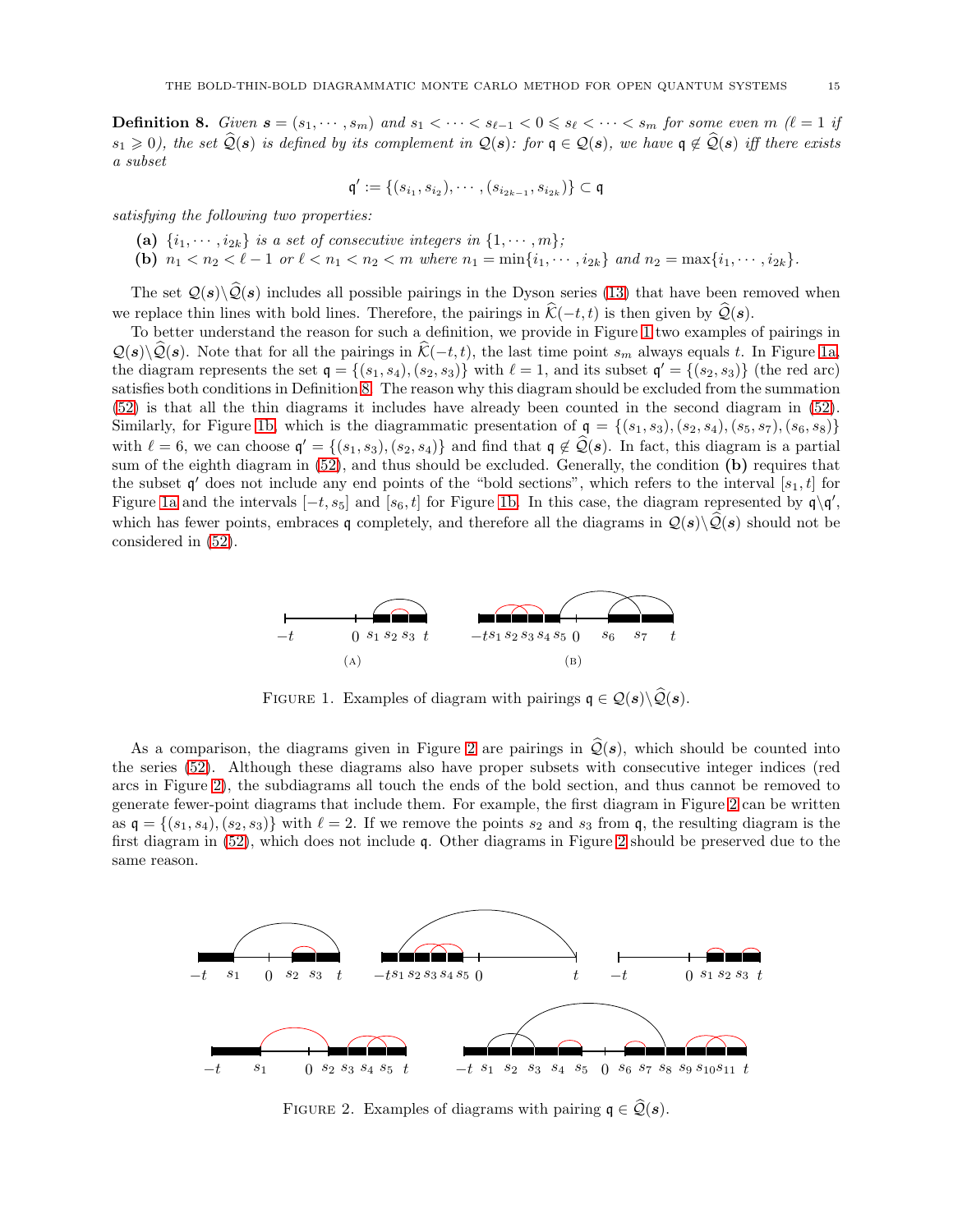#### 16 THE BOLD-THIN-BOLD DIAGRAMMATIC MONTE CARLO METHOD FOR OPEN QUANTUM SYSTEMS

At this point, we can express the resummation  $\hat{\mathcal{K}}(-t, t)$  mathematically by

(53) 
$$
\widehat{\mathcal{K}}(-t,t) = \sum_{\substack{m=1 \ m \text{ is odd}}}^{+\infty} i^{m+1} \int_{-t \leq s \leq t} ds (-1)^{\#\{s < 0\}} \widehat{\mathcal{U}}(-t,s,t) \widehat{\mathcal{L}}_b(s,t)
$$

where

<span id="page-15-2"></span>
$$
\widehat{\mathcal{U}}(-t, s_1, \cdots, s_m, t) = \widehat{G}(s_m, t)W_s\widehat{G}(s_{m-1}, s_m)W_s \cdots W_s\widehat{G}(s_1, s_2)W_s\widehat{G}(-t, s_1),
$$
  

$$
\widehat{\mathcal{L}}_b(s_1, \cdots, s_{m+1}) = \sum_{\mathfrak{q} \in \widehat{\mathcal{Q}}(s_1, \cdots, s_{m+1})} \prod_{(s_j, s_k) \in \mathfrak{q}} B(s_j, s_k).
$$

The evolution of  $G(-t, t)$  is again solved numerically based on the governing equation [\(11\)](#page-4-3) together with the resummation  $\hat{\mathcal{K}}(-t, t)$ . This BTB method can be considered as an intermediate approach between Dyson series and inchworm method. Compared to the Dyson series, the BTB method has faster convergence with respect to m as many thin line segments of the diagrams in  $\hat{\mathcal{K}}(-t, t)$  are now replaced by bold ones which include infinite subdiagrams. However, as the propagator crossing time 0 remains to be a thin line segment for the purpose of reuse algorithm, the convergence of BTB method should be slower than that of inchworm method. This also implies that the number of diagrams considered in BTB method is smaller than Dyson series but larger than the inchworm method (see Table [1\)](#page-15-1). Hence, if we directly evaluate the three bath influence functionals  $\mathcal{L}_b(s,t)$ ,  $\widehat{\mathcal{L}}_b(s,t)$  and  $\mathcal{L}_b^c(s,t)$  for the same m by summing up the corresponding diagrams, the computation of  $\mathcal{L}_{b}^{c}(s,t)$  is the fastest, and the computation of  $\mathcal{L}_{b}(s,t)$  the slowest.

<span id="page-15-1"></span>

| m  | $ \mathcal{Q}(\bm{s},t) $ | $ \mathcal{Q}^c(\boldsymbol{s},t) $ | $\min  \widehat{\mathcal{Q}}(\boldsymbol{s},t) $ | $\max  \widehat{\mathcal{Q}}(\boldsymbol{s},t) $ |
|----|---------------------------|-------------------------------------|--------------------------------------------------|--------------------------------------------------|
|    |                           |                                     |                                                  |                                                  |
| 3  | 3                         |                                     |                                                  |                                                  |
| 5  | 15                        |                                     |                                                  | 12                                               |
|    | 105                       | 27                                  | 36                                               | 66                                               |
| 9  | 945                       | 248                                 | 310                                              | 510                                              |
| 11 | 10395                     | 2830                                | 3396                                             | 5100                                             |

TABLE 1. Number of pairings in  $\mathcal{Q}(\mathbf{s},t)$ ,  $\mathcal{Q}^c(\mathbf{s},t)$  and  $\widehat{\mathcal{Q}}(\mathbf{s},t)$  for  $\mathbf{s}=(s_1,\cdots,s_m)$ . Note that the value of  $|\hat{Q}(\mathbf{s}, t)|$  relies on the distribution of s and thus we list both the smallest and largest value.

Although the BTB method has more diagrams than the inchworm method, the BTB method can save a significant amount of computational cost by using the recurrence relation [\(48\)](#page-12-3). More importantly, later we will see the inchworm method needs to deal with two time variables, while the BTB method is essentially a one-dimensional problem. The details will be discussed in the following subsection.

<span id="page-15-0"></span>3.3. Numerical scheme for the BTB method. We now elaborate the iterative algorithm for BTB method. With the linear basis [\(47\)](#page-12-4), we can define

<span id="page-15-3"></span>(54) 
$$
\widehat{\mathscr{U}}_{ij}(-t,s,t) = \widehat{\mathscr{G}}_{ij}(s_m,t)W_s\widehat{\mathscr{G}}_{ij}(s_{m-1},s_m)W_s\cdots W_s\widehat{\mathscr{G}}_{ij}(s_1,s_2)W_s\widehat{\mathscr{G}}_{ij}(-t,s_1)
$$

and

(55) 
$$
\widehat{\mathscr{K}}_{ij}(-t,t) = \sum_{\substack{m=1 \ m \text{ is odd}}} i^{m+1} \int_{-t \leq s \leq t} ds (-1)^{\#\{s < 0\}} \widehat{\mathscr{U}}_{ij}(-t,s,t) \widehat{\mathscr{L}}_b(s,t),
$$

which are analogous to  $(22)$  and  $(23)$ , respectively. Then resummation  $(53)$  is then formulated as

$$
\widehat{\mathcal{K}}(-t,t) = \sum_{i,j} a_{ij} \widehat{\mathscr{K}}_{ij}(-t,t)
$$

where  $a_{ij}$  is given as [\(25\)](#page-6-5). The shift invariance [\(37\)](#page-9-5) of  $G(s_i, s_f)$  and the recurrence relation [\(48\)](#page-12-3) of  $\widehat{\mathscr{G}}_{ij}(s_i, s_f)$ yield

$$
\widehat{\mathscr{U}}_{ij}(-t-\Delta t, \mathcal{I}_{\Delta t}(\boldsymbol{s}), t+\Delta t) = \sum_{k,l} b^{ij}_{kl} \widehat{\mathscr{U}}_{kl}(-t, \boldsymbol{s}, t)
$$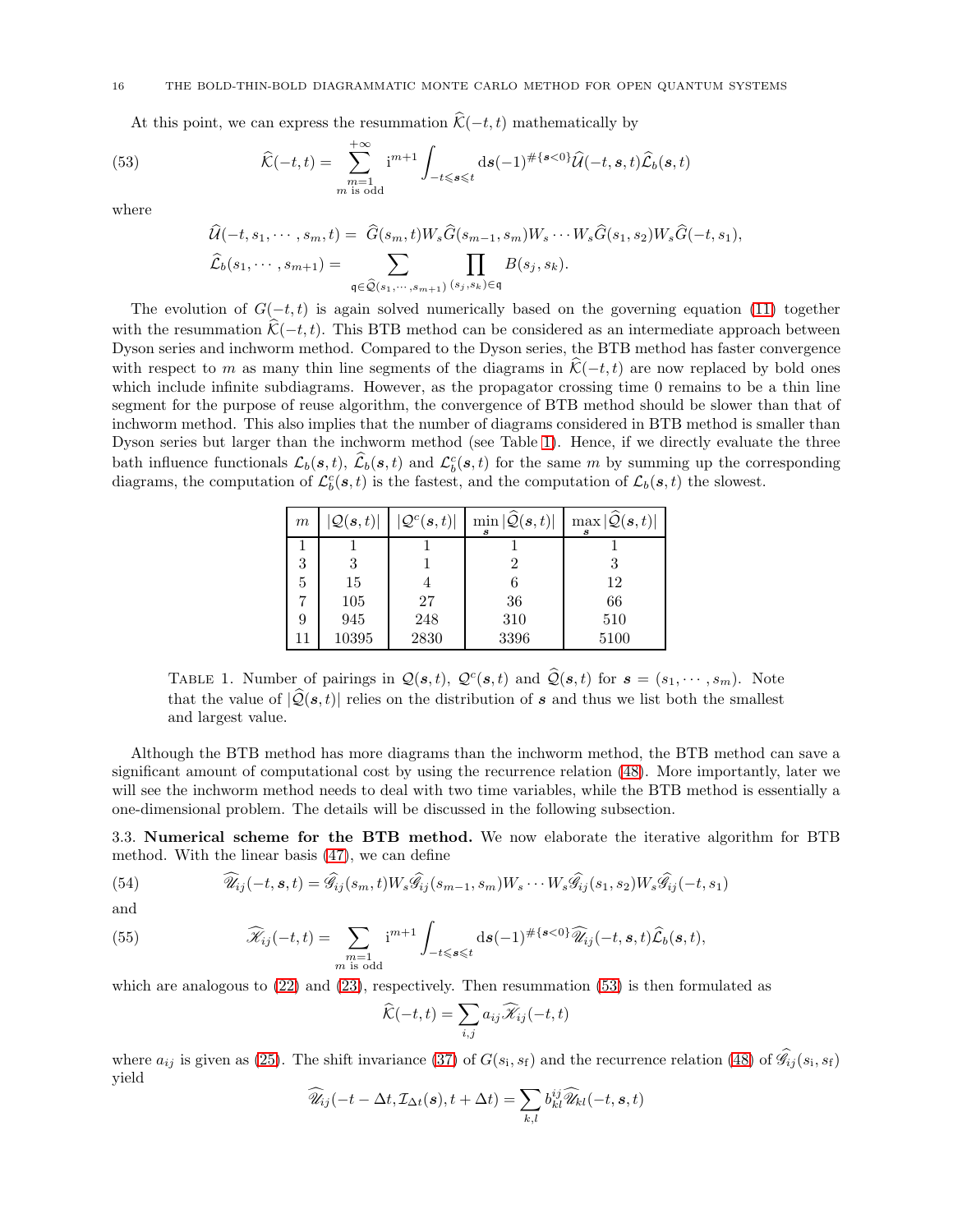following the analysis for Lemma [4.](#page-6-7) In addition, it is also easy to check that

$$
\widehat{\mathcal{L}}_b(\mathcal{I}_{\Delta t}(\boldsymbol{s}), t + \Delta t) = \widehat{\mathcal{L}}_b(\boldsymbol{s}, t).
$$

Eventually, we may arrive at a recurrence relation similar to [\(31\)](#page-8-4) which plays a key role in the reuse algorithm computing  $\widehat{\mathcal{K}}(-t, t)$  as

(56) 
$$
\widehat{\mathscr{K}}_{ij}(-t-\Delta t, t+\Delta t) = \sum_{k,l} b_{kl}^{ij} \widehat{\mathscr{K}}_{kl}(-t,t) + \widehat{\mathscr{D}}_{ij}^{\Delta t}(t+\Delta t),
$$

where

(57) 
$$
\widehat{\mathscr{D}}_{ij}^{\Delta t}(t+\Delta t) = \sum_{\substack{m=1 \ m \ \text{is odd}}}^{+\infty} i^{m+1} \int_{T_{t+\Delta t}^{(m)}} ds (-1)^{\#\{s<0\}} \widehat{\mathscr{U}}_{ij}(-t-\Delta t, s, t+\Delta t) \widehat{\mathcal{L}}_b(s, t+\Delta t),
$$

and the coefficient  $b_{ij}$  satisfies [\(28\)](#page-7-2), which depends on the time step  $\Delta t$ . In order to compute  $\widehat{\mathscr{D}}_{ij}^{\Delta t}(t + \Delta t)$ numerically, we need the following approximations:

- Truncation of the infinite series at  $m = \overline{M}$ ;
- Application of the Monte Carlo method to compute the high-dimensional integrals;
- A numerical scheme to calculate the system factor  $\hat{\mathscr{U}}_{ij}(-t \Delta t, \mathbf{s}, t + \Delta t)$ .

While the first two points are also implemented in Section [2.2,](#page-5-5) the third point requires some extra effort for the BTB method. Using the shift invariance [\(37\)](#page-9-5) and the conjugate property [\(38\)](#page-10-5) of the full propagator, we can rewrite the definition of  $\widehat{\mathscr{G}}_{ij}(s_i, s_f)$  as

(58) 
$$
\widehat{\mathcal{G}}_{ij}(s_i, s_f) = \begin{cases} G^{\circ}(s_f - s_i)^{\dagger}, & \text{if } s_i < s_f < 0, \\ G^{\circ}(s_f - s_i), & \text{if } 0 < s_i < s_f, \\ e^{is_f H_s} |i \rangle \langle j| e^{is_i H_s}, & \text{if } s_i < 0 < s_f, \end{cases}
$$

where  $G^{\circ}(\cdot)$  is defined by the limit

<span id="page-16-2"></span><span id="page-16-0"></span>
$$
G^{\circ}(s) = \lim_{\epsilon \to 0^{+}} G(\epsilon, s), \qquad \forall s > 0.
$$

Thus, according to the definition [\(54\)](#page-15-3), the computation of  $\widehat{\mathscr{U}}_{ij}(-t, s, t)$  requires the knowledge of  $G^{\circ}(s)$  for s > 0. In our implementation, we will first compute  $G_k^{\circ} \approx G^{\circ}(k\Delta t)$  for all  $k = 1, \dots, N$ . Let

(59) 
$$
G_0^\circ = \lim_{s \to 0^+} G^\circ(s) = I.
$$

Then for any  $s \in (0, N\Delta t]$ , the value of  $G<sup>°</sup>(s)$  can be approximated by piecewise linear interpolation. The interpolant  $G_I^{\circ}(s)$  can be written as

(60) 
$$
G_I^{\circ}(s) = \frac{t_{k+1} - s}{\Delta t} G_k^{\circ} + \frac{s - t_k}{\Delta t} G_{k+1}^{\circ}, \quad s \in [t_k, t_{k+1}], \quad k \geq 0.
$$

We can then let

$$
\widehat{\mathcal{G}}_{ij}^{I}(s_{i}, s_{f}) = \begin{cases} G_{I}^{\circ}(s_{f} - s_{i})^{\dagger}, & \text{if } s_{i} < s_{f} < 0, \\ G_{I}^{\circ}(s_{f} - s_{i}), & \text{if } 0 < s_{i} < s_{f}, \\ e^{is_{f}H_{s}} |i\rangle\!\langle j| e^{is_{i}H_{s}}, & \text{if } s_{i} < 0 < s_{f}, \end{cases}
$$

and thus

<span id="page-16-1"></span>(61) 
$$
\widehat{\mathscr{U}}_{ij}^I(-t,s,t) = \widehat{\mathscr{G}}_{ij}^I(s_m,t)W_s\widehat{\mathscr{G}}_{ij}^I(s_{m-1},s_m)W_s\cdots W_s\widehat{\mathscr{G}}_{ij}^I(s_1,s_2)W_s\widehat{\mathscr{G}}_{ij}^I(-t,s_1)
$$

is a practical approximation of  $\widehat{\mathscr{U}}_{ij}(-t, s, t)$ . At this point, we can again solve  $G(-t, t)$  numerically by Heun's scheme [\(14\)](#page-5-1) following the procedures in Algorithm [1](#page-8-0) where Lines [7](#page-8-2) and [8](#page-8-3) are now replaced by the approximation of  $\widehat{\mathscr{D}}_{ij}^{\Delta t}(-t_{n+1}, t_{n+1})$ :

$$
\widehat{\mathscr{D}}_{ij}^{n+1} = \frac{1}{\mathcal{M}_{n+1}^{(m)}} \sum_{k=1}^{\mathcal{M}_{n+1}^{(m)}} \widehat{\mathscr{S}}_{ij}^{(k)}
$$

where

$$
\widehat{\mathcal{S}}_{ij}^{(k)} = \left| T_{t_n + \Delta t}^{(m)} \right| \cdot i^{m+1} (-1)^{\#\{ \mathbf{s}_{n+1}^{(k)} < 0 \}} \widehat{\mathcal{U}}_{ij}^I(-t_{n+1}, \mathbf{s}_{n+1}^{(k)}, t_{n+1}) \widehat{\mathcal{L}}_b(\mathbf{s}_{n+1}^{(k)}, t_{n+1}).
$$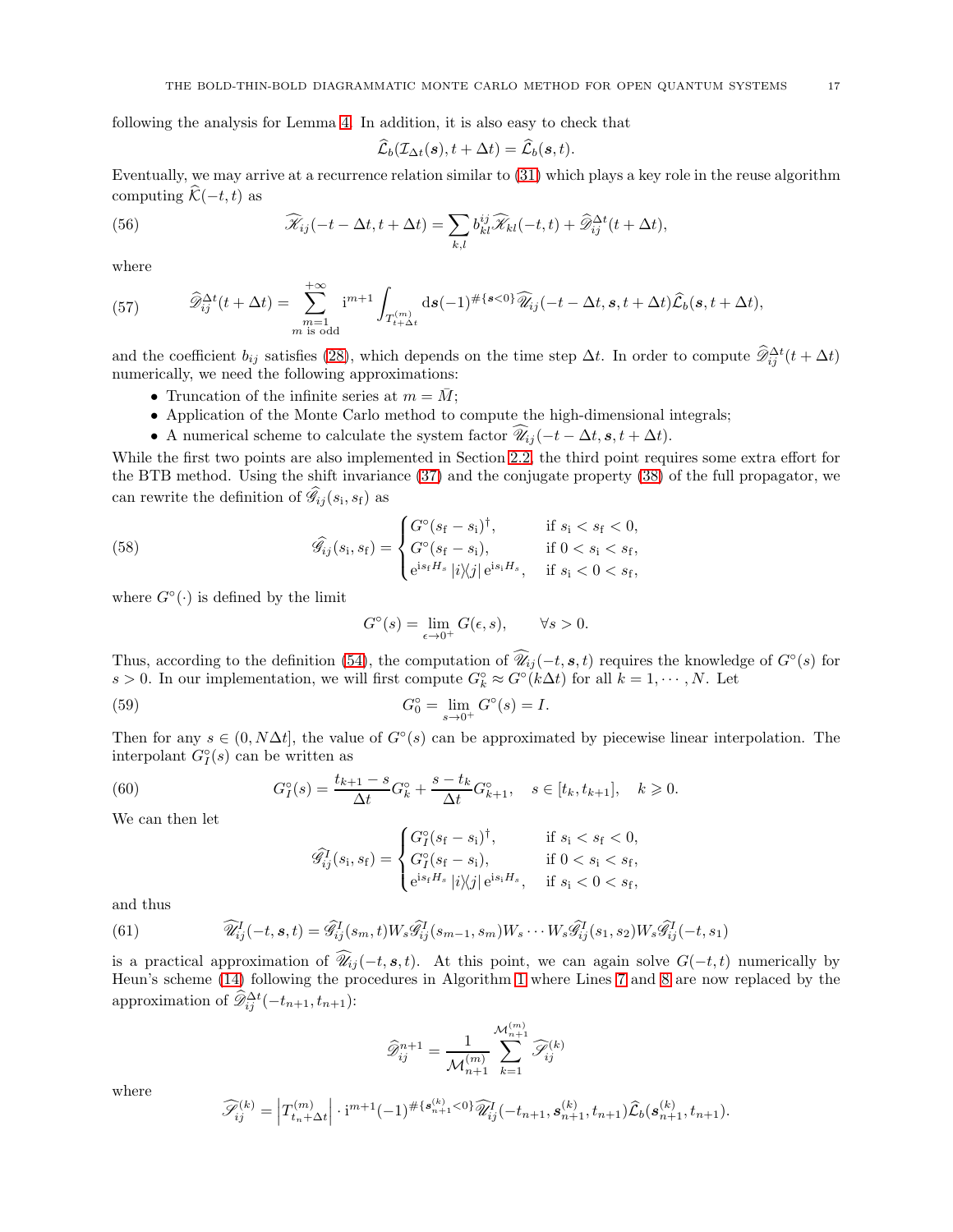### 18 THE BOLD-THIN-BOLD DIAGRAMMATIC MONTE CARLO METHOD FOR OPEN QUANTUM SYSTEMS

The evaluation of  $G_k^{\circ}$  is based on the following generalized inchworm integro-differential equation [\[3\]](#page-21-4)

(62) 
$$
\frac{\mathrm{d}G^{\circ}(t)}{\mathrm{d}t} = iH_s G^{\circ}(t) + \sum_{\substack{m=1 \ m \text{ is odd}}}^{+\infty} i^{m+1} \int_{0 \leqslant s \leqslant t} \mathrm{d} s \, \mathcal{U}(0, s, t) \mathcal{L}_b^c(s, t) \text{ for } t > 0,
$$

where

<span id="page-17-0"></span>
$$
U(0, s, t) = W_s G^{\circ}(t - s_m) W_s G^{\circ}(s_m - s_{m-1}) W_s \cdots W_s G^{\circ}(s_2 - s_1) W_s G^{\circ}(s_1).
$$

The numerical solver of [\(62\)](#page-17-0) can again be constructed by combining Huen's method and the Monte Carlo intergration:

<span id="page-17-1"></span>(63)  
\n
$$
G_{\star}^{\circ} = G_{k}^{\circ} + \Delta t \left[ iH_{s}G_{k}^{\circ} + \sum_{\substack{m=1 \ m \text{ is odd}}}^{\bar{M}} \frac{(t_{k})^{m}}{m! \mathcal{N}_{k}^{(m)}} \sum_{i=1}^{\mathcal{N}_{k}^{(m)}} i^{m+1} W_{s} \mathcal{U}^{I}(0, \mathbf{s}_{k}^{(i)}, t_{k}) \mathcal{L}_{b}^{c}(\mathbf{s}_{k}^{(i)}, t_{k}) \right],
$$
\n
$$
G_{\star\star}^{\circ} = G_{\star}^{\circ} + \Delta t \left[ iH_{s}G_{\star}^{\circ} + \sum_{\substack{m=1 \ m \text{ is odd}}}^{\bar{M}} \frac{(t_{k+1})^{m}}{m! \mathcal{N}_{k+1}^{(m)}} \sum_{i=1}^{\mathcal{N}_{k+1}^{(m)}} i^{m+1} W_{s} \mathcal{U}_{\star}^{I}(0, \mathbf{s}_{k+1}^{(i)}, t_{k+1}) \mathcal{L}_{b}^{c}(\mathbf{s}_{k+1}^{(i)}, t_{k+1}) \right],
$$
\n
$$
G_{k+1}^{\circ} = \frac{1}{2} (G_{k}^{\circ} + G_{\star\star}^{\circ}).
$$

The initial condition of the scheme above is given as  $G_0^\circ = I$  according to [\(59\)](#page-16-0). The interpolating functional  $\mathcal{U}^{I}$  is defined similarly to [\(61\)](#page-16-1):

$$
\mathcal{U}^{I}(0, \mathbf{s}, t) = W_{s}G_{I}^{\circ}(t - s_{m})W_{s}G_{I}^{\circ}(s_{m} - s_{m-1})W_{s} \cdots W_{s}G_{I}^{\circ}(s_{2} - s_{1})W_{s}G_{I}^{\circ}(s_{1}),
$$

and  $\mathcal{U}_{\star}^{I}$  in the second stage is given by the same formula as  $\mathcal{U}^{I}$  with all  $G_{\star}^{\circ}$  replaced by the interpolated function  $G_{\star I}^{\circ}$  satisfying

$$
G_{\star I}^{\circ}(s) = \begin{cases} G_{I}^{\circ}(s), & \text{if } s \in [t_{\ell}, t_{\ell+1}] \text{ for } 0 \leq \ell \leq k-1\\ \frac{t_{k+1}-s}{\Delta t} G_{k}^{\circ} + \frac{s-t_{k}}{\Delta t} G_{\star}^{\circ}, & \text{if } s \in [t_{k}, t_{k+1}] \end{cases}
$$

.

The samples  $\{s_m^{(i)}\}_{i=1}^{N_k^{(m)}}$  are drawn from uniform distribution  $U(0 \leq s_k \leq t_k)$ . Similar to [\(16\)](#page-5-0), the number of samples  $\mathcal{N}_k^{(m)}$  $k_k^{(m)}$  is again set to be proportional to the volume of the integration domain:

$$
\mathcal{N}_k^{(m)} = \mathcal{N}_0 \frac{(t_k)^m}{(m-1)!!} \mathcal{B}^{\frac{m+1}{2}}.
$$

In our implementation, we choose  $\mathcal{N}_0$  to be the same as  $\mathcal{M}_0$  used in [\(16\)](#page-5-0).

As a summary, our BTB method consists of two stages. The first stage solves the function  $G<sup>\circ</sup>(t)$  from [\(62\)](#page-17-0) using the scheme [\(63\)](#page-17-1), and the second stage runs a procedure similar to Algorithm [1,](#page-8-0) with suitable alterations to change bare diagrams to the BTB diagrams. Due to the larger number of samples in the second stage, we expect that the computational cost of the second stage is dominating. Compared with Algorithm [1,](#page-8-0) the BTB method may also have lower computational cost for large  $M$  due to the smaller number of diagrams. This will be verified by our numerical tests in the next section.

At the end of this section, we would like to compare the BTB method with the inchworm Monte Carlo method. Both methods use bold diagrams to mitigate the numerical sign problem. However, the BTB method only uses bold lines on one side of the zero, allowing us to use the shift invariance to reduce all the bold lines to a one-variable function (see [\(58\)](#page-16-2)); the inchworm method uses  $G(s_i, s_f)$  with  $s_i < 0$  and  $s_f > 0$ , so that the full propagator must be computed as a two-dimensional function. Thus, compared with the inchworm method, the BTB method reduces the number of propagators to be computed by a factor of  $O(N)$ . Moreover, although the inchworm method also allows reusing computed influence functionals as proposed in [\[5\]](#page-21-5), all the samples and the influence functionals must be stored, which may lead to a significant memory cost. The superiority of the inchworm method is its faster convergence with respect to  $m$ . Based on these reasons, the BTB method is believed to be superior when the coupling is not too strong, while the inchworm method is preferable when the numerical sign problem is severe.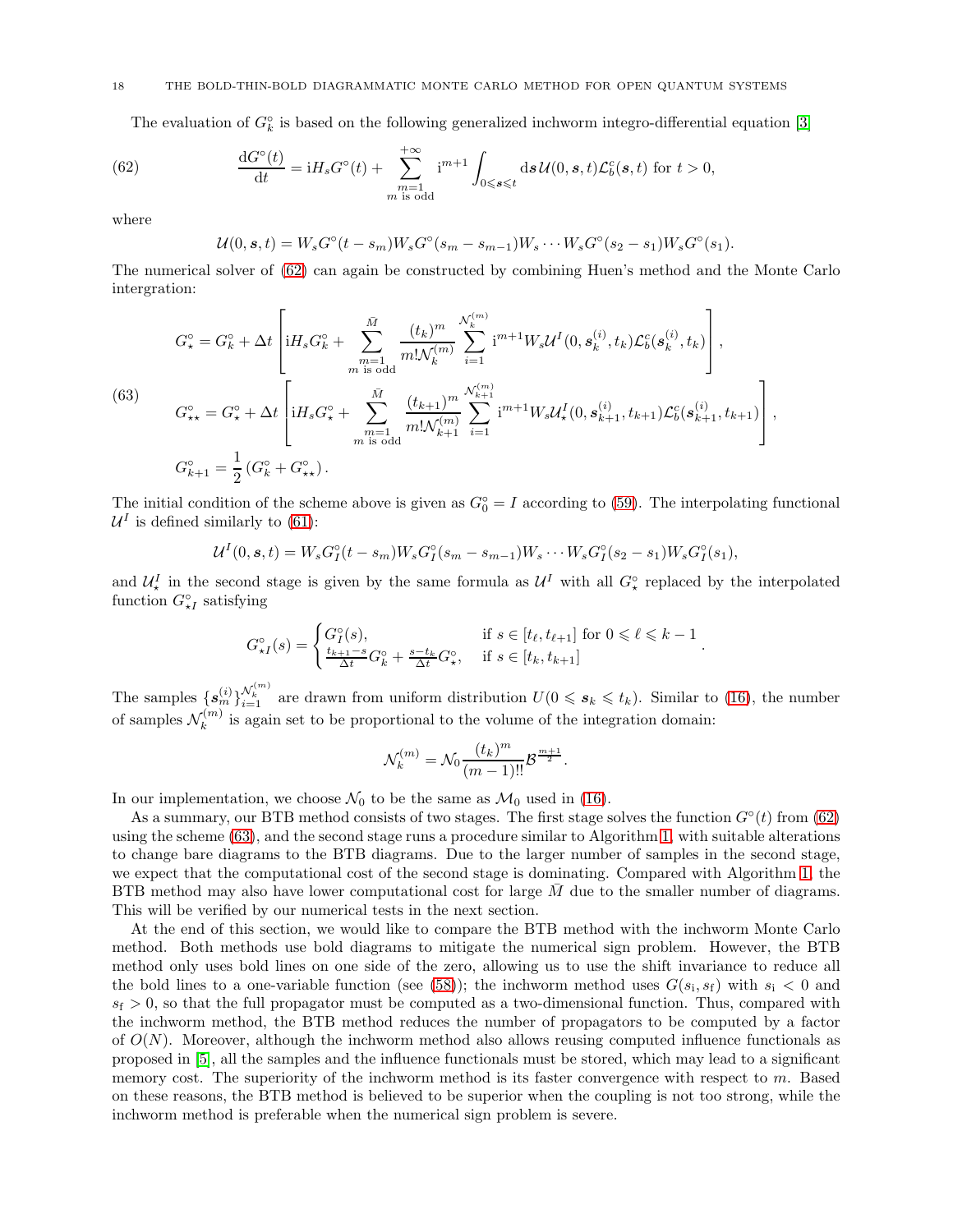#### 4. Numerical results

<span id="page-18-0"></span>In the following experiments, we choose the spectral density  $J(\omega)$  in [\(5\)](#page-3-3) as

(64) 
$$
J(\omega) = \frac{\pi}{2} \sum_{j} \frac{c_j^2}{\omega_j} \delta(\omega - \omega_j)
$$

with  $\delta$  being the Dirac delta function and  $\omega_i$ ,  $c_i$  given by

(65) 
$$
\omega_j = -\omega_c \ln \left( 1 - \frac{j}{L} \left( 1 - e^{-\omega_{\text{max}}/\omega_c} \right) \right), \quad c_j = \omega_j \sqrt{\frac{\xi \omega_c}{L} \left( 1 - e^{-\omega_{\text{max}}/\omega_c} \right)}, \quad j = 1, ..., L,
$$

where  $L$  is the number of harmonic oscillators in the bath. These parameters correspond to the bath with Ohmic spectral density [\[24\]](#page-22-35). With the spectral density  $J(\omega)$ , function  $B(\tau_1, \tau_2)$  [\(5\)](#page-3-3) becomes

$$
B(\tau_1, \tau_2) = \frac{1}{2} \sum_j \frac{c_j^2}{\omega_j} \left( \coth\left(\frac{\beta \omega_j}{2}\right) \cos(\omega_j \Delta \tau) - i \sin(\omega_j \Delta \tau) \right)
$$

<span id="page-18-1"></span>where  $\Delta \tau = |\tau_1| - |\tau_2|$ . From the above expression, the amplitude of the function B depends on the parameters  $\omega_c, \xi, \beta$  and L. We therefore plot the amplitude of the function for the sets of parameters we use in this paper in Figure [3.](#page-18-1) From Figure [3,](#page-18-1) the amplitude of  $B(\tau_1, \tau_2)$  increases as either  $\xi$  or  $\omega_c$  increases. Larger amplitude of function B indicates stronger coupling between the system and the bath, which in general brings difficulty to numerical simulations.



FIGURE 3. The amplitude of function  $B(\tau_1, \tau_2)$  for different parameters.

For all the experiments, the number of harmonic oscillators is assumed to be  $L = 400$ , the maximum frequency is chosen as  $\omega_{\text{max}} = 4\omega_c$  and time step  $\Delta t$  is chosen to be 0.05. Other parameters will be specified for each experiment. All the experiments in this paper are run on the CPU model "Intel® Core™ i5-8257U", and four threads are used in the numerical simulations.

4.1. Experiments with different biases. We first check the validity of our method by using the following parameters:

$$
\Delta = 1
$$
,  $\omega_c = 2.5$ ,  $\beta = 5$ ,  $\xi = 0.2$ 

with two different biases  $\epsilon = 0$  and  $\epsilon = 1$ . The results of both Dyson series and BTB method are shown in Figure [4.](#page-19-0) The i-QuAPI results are also plotted for reference. Figure [4](#page-19-0) shows that truncating [\(12\)](#page-4-1)[\(53\)](#page-15-2) with  $M=1$  leads to significant numerical errors around  $t=3$  in both cases, while remarkable improvement is made when M is increased to 3, yielding curves well matching the ones generated by i-QuAPI and  $\overline{M} = 5$ .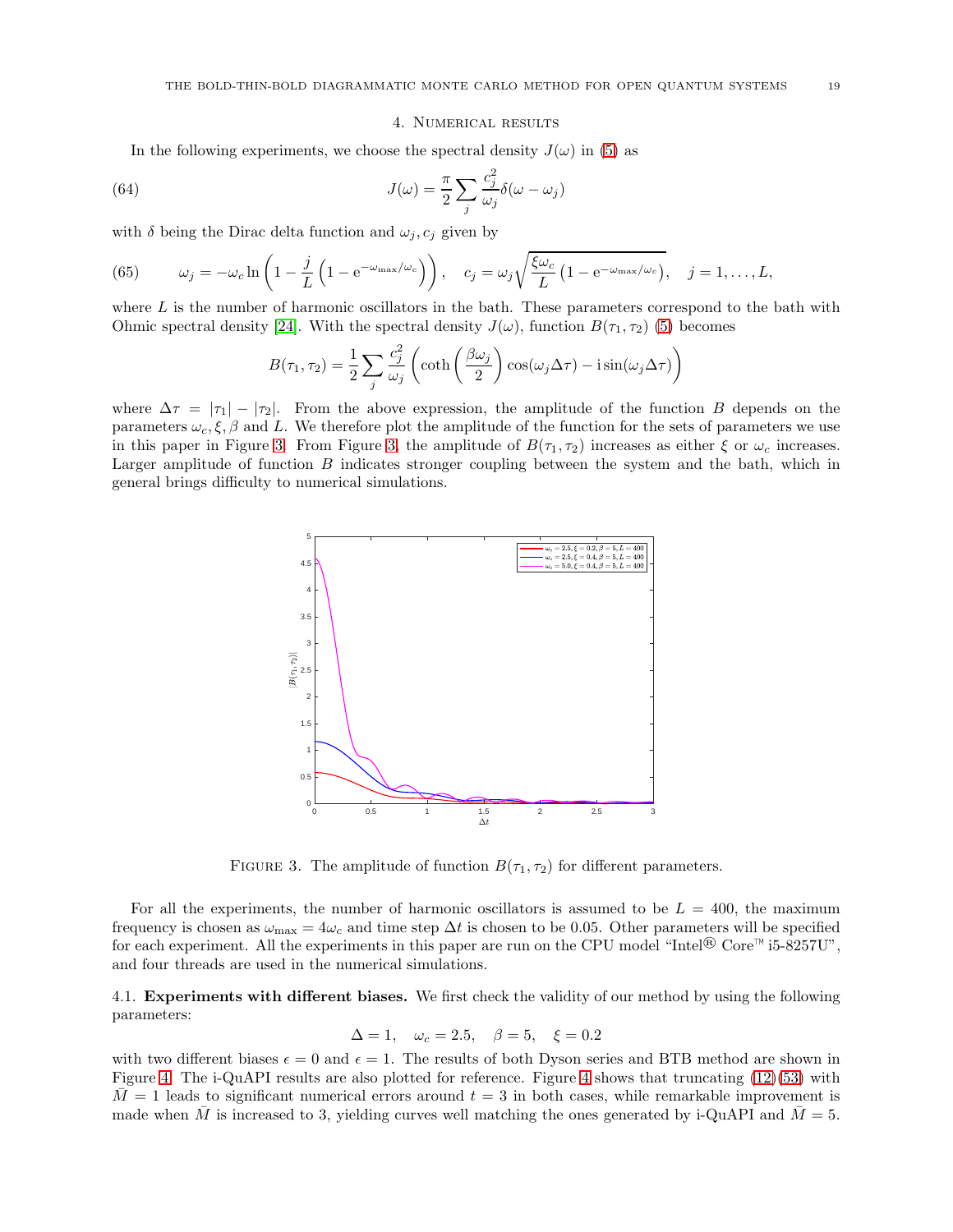<span id="page-19-0"></span>

FIGURE 4. Evolution of  $\langle \hat{\sigma}_z(t) \rangle$  with  $\epsilon = 0$  and  $\epsilon = 1$ . The number of samples is determined based on [\(32\)](#page-8-5) with  $\mathcal{M}_0 = 10^6$ .

The convergence towards the same curve in both methods validates our iterative algorithm for the spin-boson model with or without energy difference.

With these sets of parameters, the two-point correlation  $B(\cdot, \cdot)$  defined in [\(5\)](#page-3-3) has a relatively small amplitude according to Figure [3,](#page-18-1) leading to a fast convergence with respect to  $M$  for both series in [\(12\)](#page-4-1) and [\(53\)](#page-15-2). In our implementation, the empirical constant  $\beta$  in [\(32\)](#page-8-5) is chosen as a sixth of the largest amplitude of the function  $B(\tau_1, \tau_2)$ , which equals 0.0971 in these two examples. Consequently, the number of samples required in the Monte Carlo sampling is relatively small, and the computational time for both methods is less than 20 seconds. In our experiments, we find that the simulation based on the Dyson series is slightly faster than the BTB method. This is because BTB method needs extra computations on  $G_{k}^{\circ}$  by [\(63\)](#page-17-1) which is not required for Dyson series. A closer study on the computational time will be carried out in the next subsection.

<span id="page-19-1"></span>4.2. Experiments for different frequencies. One critical problem of the Monte Carlo based methods for open quantum systems is the sign problem. The analysis in [\[3,](#page-21-4) Section 5] shows that the severity of the numerical sign problem is mainly characterized by the magnitude of the two-point correlation function  $B(\cdot, \cdot)$ . To test the performance of both methods in the case where  $B(\cdot, \cdot)$  has a larger amplitude, we choose the following parameters:

$$
\Delta = 1, \quad \epsilon = 1, \quad \beta = 5, \quad \xi = 0.4
$$

with frequencies  $\omega_c = 2.5$  and  $\omega_c = 5$ . According to Figure [3,](#page-18-1) the increase of both  $\xi$  and  $\omega_c$  will lead to a greater amplitude of  $B(\cdot, \cdot)$ , indicating stronger coupling between the system and the bath. The results of both methods up to  $\overline{M} = 7$  are given in Figure [5.](#page-20-0)

In these experiments, early truncations of the series at  $\overline{M} = 1, 3$  are insufficient to approximate the series  $\mathcal{K}(-t, t)$  due to the stronger coupling. In general, for a fixed M, the BTB method provides more accurate results thanks to the use of bold lines. For example, in Figure [5a,](#page-20-1) if we compare the results with legends "Dyson,  $M = 7$ " and "BTB,  $M = 7$ ", it can be observed that the result of BTB method is valid for all  $t \in [0, 3]$ , while the result of Dyson series starts to deviate from the reference solution provided by i-QuAPI at  $t = 2$ .

In addition to the accuracy, another advantage of BTB method over Dyson series is its better efficiency. For the same value of  $\overline{M}$ , the computation time of BTB method is shorter since the number of diagrams in Q is smaller than that in Q (see Table [1\)](#page-15-1). When  $\overline{M}$  is large, the computation time of BTB method is significantly shorter compared to Dyson series. Table [2](#page-20-2) lists the wall clock time for the tests in Figure [5.](#page-20-0) From Table [2,](#page-20-2) it is clear that when  $M = 7$ , BTB method only takes about a third of the time that the Dyson series takes. Another reason leading to this difference is that for each sample, Dyson series requires the complicated computation on the matrix exponential in each  $\mathscr{G}_{ij}^{(0)}$ . For BTB method, most of these expensive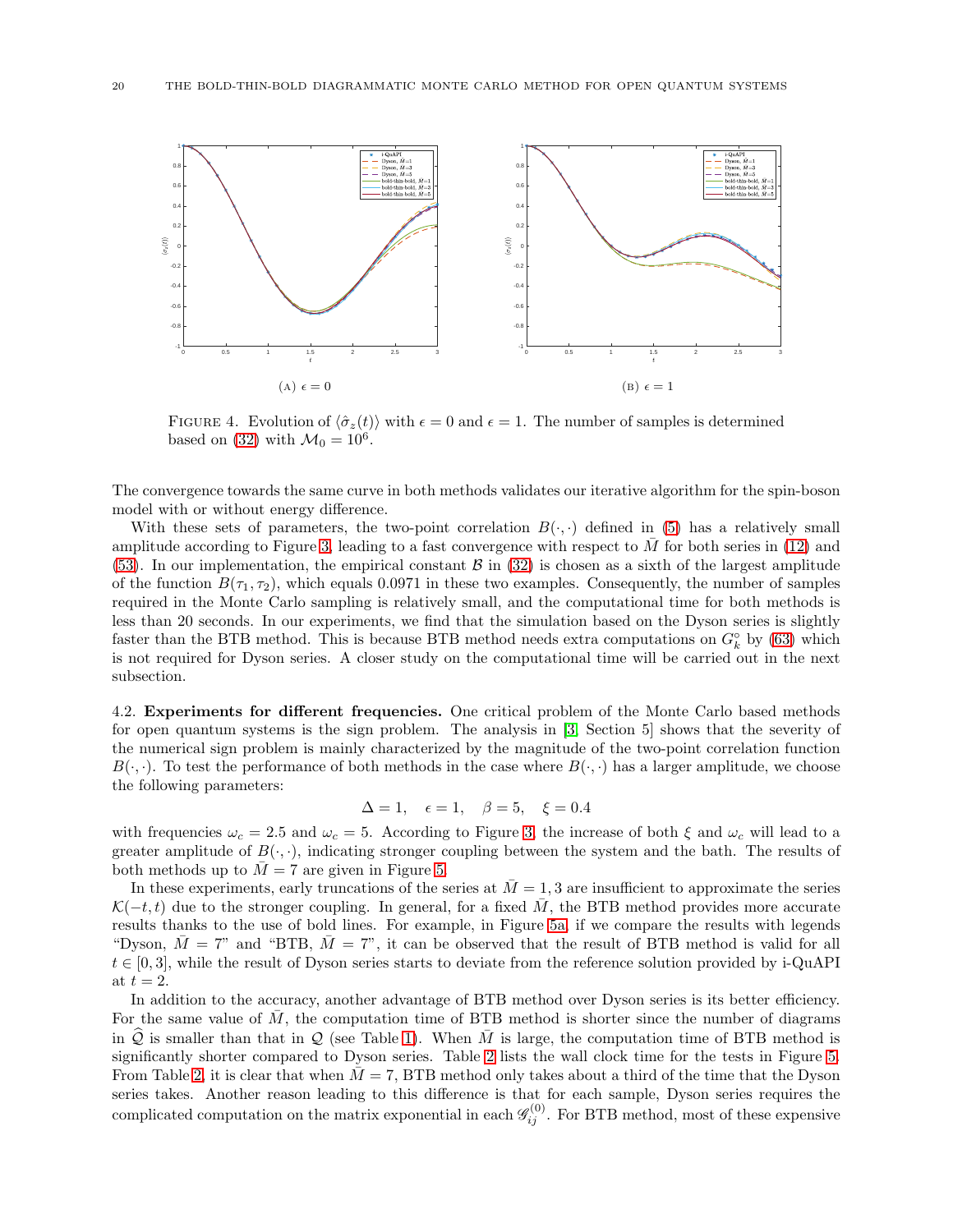<span id="page-20-1"></span><span id="page-20-0"></span>

<span id="page-20-2"></span>FIGURE 5. Evolution of  $\langle \hat{\sigma}_z(t) \rangle$  with  $\omega_c = 2.5$  and  $\omega_c = 5$ . The number of samples is determined based on [\(32\)](#page-8-5) with  $\mathcal{M}_0 = 10^6$ .

|           | $\omega_c=2.5$ |            | $\omega_c=5$ |            |
|-----------|----------------|------------|--------------|------------|
| $\bar{M}$ | Dyson          | <b>BTB</b> | Dyson        | <b>BTB</b> |
|           | 3              | 17         | я            | 56         |
| 3         | 24             | 34         | 312          | 290        |
| 5         | 73             | 58         | 3228         | 1698       |
|           | 241            | 115        | 53225        | 16086      |

Table 2. Comparison of wall clock time (round to nearest second) for tests in Figure [5.](#page-20-0)

 $\mathscr{G}_{ij}^{(0)}$  are replaced by the cheaper bold lines which are obtained from linear interpolations. The difference in the wall clock time between the experiments with  $\omega_c = 2.5$  and  $\omega_c = 5$  is due to different choice of the empirical constant B. For  $\omega_c = 2.5$ , the constant is set as 0.1942, while for  $\omega_c = 5$  the constant is 0.7652 ( $\approx 0.1942 \times 3.9403$ ). According to [\(32\)](#page-8-5), the number of samples for  $\omega_c = 5$  is about  $3.9403^4 \approx 240$  times as that for  $\omega_c = 2.5$  when  $m = 7$ , which explains the enormous difference between the two experiments.

4.3. Variance test. The severeness of sign problem can be measured by the variance of the results. Therefore, we carried our an experiment to numerically evaluate the variance of each method. The parameters is the same as what we used in Section [4.2:](#page-19-1)

$$
\Delta = 1
$$
,  $\epsilon = 1$ ,  $\omega_c = 2.5$ ,  $\beta = 5$ ,  $\xi = 0.4$ .

In the test, we use the truncation dimension  $\overline{M} = 5$  and  $\mathcal{M}_0 = 2 \times 10^6$  as reference solutions, which are denoted by  $\langle \hat{\sigma}_z^{\text{D}}(t) \rangle$  for the method based on Dyson series and  $\langle \hat{\sigma}_z^{\text{BTB}}(t) \rangle$  for the BTB method. We set  $\mathcal{M}_0 = 1000$  and repeat the same experiments N times. The corresponding results are denoted by  $\left\langle \hat{\sigma}_{z,k}^{\text{D}}(t) \right\rangle$ and  $\left\langle \hat{\sigma}_{z,k}^{\text{BTB}}(t) \right\rangle$  for  $k = 1, \ldots, N$ . The variance of the methods are then numerically evaluated by

$$
\text{Var}^{\text{D}}(t) = \frac{1}{N} \sum_{k=1}^{N} \left| \left\langle \hat{\sigma}_{z,k}^{\text{D}}(t) \right\rangle - \left\langle \hat{\sigma}_{z}^{\text{D}}(t) \right\rangle \right|^{2}, \quad \text{Var}^{\text{BTB}}(t) = \frac{1}{N} \sum_{k=1}^{N} \left| \left\langle \hat{\sigma}_{z,k}^{\text{BTB}}(t) \right\rangle - \left\langle \hat{\sigma}_{z}^{\text{BTB}}(t) \right\rangle \right|^{2}.
$$

We then plot the result  $Var^D(t)$  and  $Var^{BTB}(t)$  in Figure [6a](#page-21-7) and their ratio in Figure [6b.](#page-21-8)

As is shown in Figure [6a,](#page-21-7) the variance of the BTB method is lower throughout the simulation. At  $t = 3$ , the variance of both methods are 0.1828 and 0.0674 respectively. This indicates that the BTB method can better tame the numerical sign problem. We also observe in Figure [6b](#page-21-8) that as time evolves, the variance ratio becomes larger, showing that the BTB method is more stable for longer time simulations.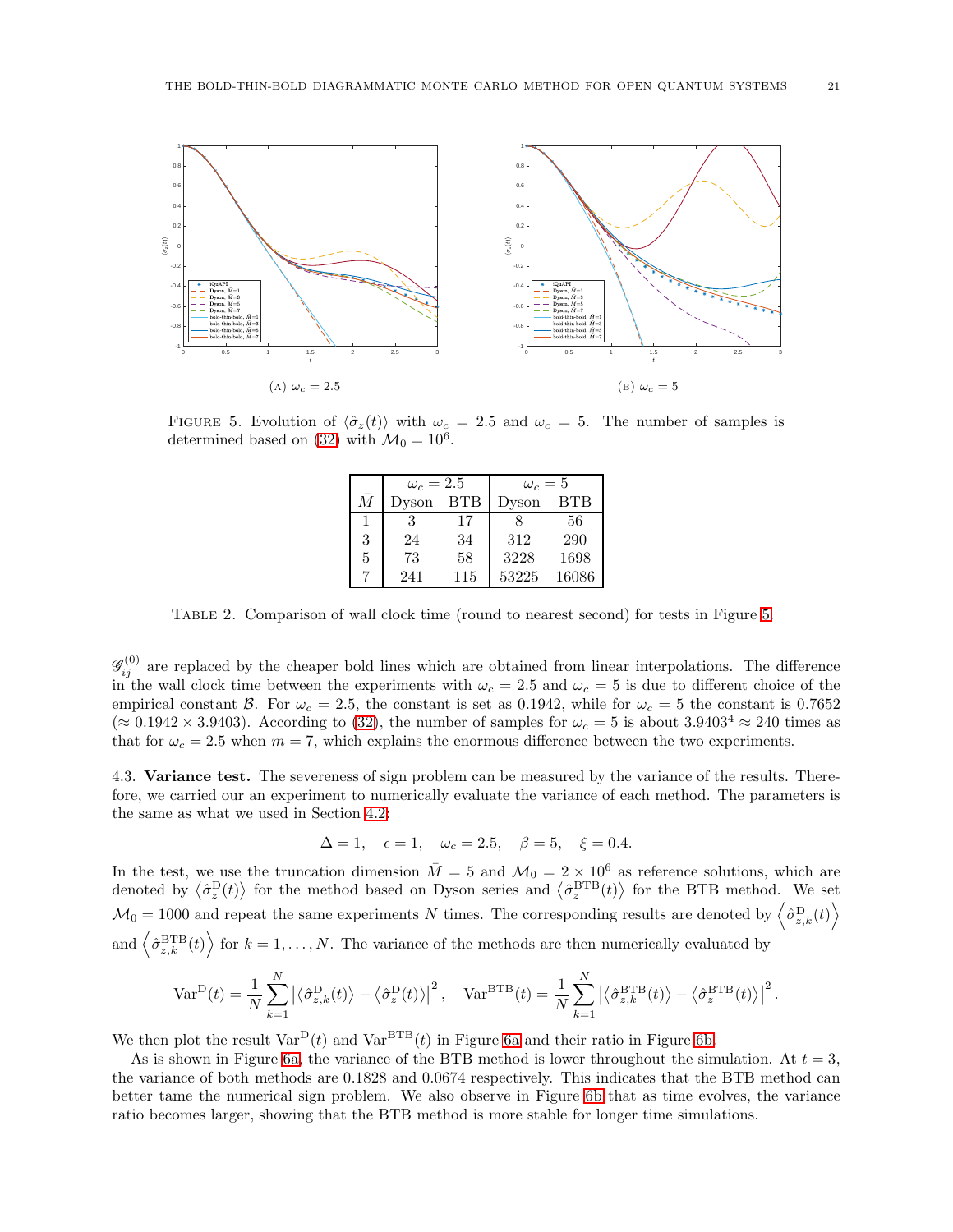<span id="page-21-7"></span>

FIGURE 6. The change of variances  $Var^D(t)$ ,  $Var^{BTB}(t)$  and the ratio  $Var^D(t)/Var^{BTB}(t)$ with respect to t (repeat times  $N = 10000$ ).

### <span id="page-21-8"></span>5. Conclusion

<span id="page-21-6"></span>We propose two diagrammatic Monte Carlo methods which apply the recurrence relation of the infinite series in the simulations of quantum system-bath dynamics. The first approach is formulated as an integrodifferential equation derived from Dyson series, which allows us to solve the evolution of the observables by some classic numerical schemes such as Runge-Kutta methods. The costliest term  $\mathcal{K}(-t, t)$  in the equation is a series of high-dimensional integrals, where each integrand includes a system associated functional  $\mathcal{U}^{(0)}$  and a bath influence functional  $\mathcal{L}_b$ , and the integrals are evaluated by the Monte Carlo method. We observe that a significant proportion of  $\mathcal{K}(-t,t)$  can be expressed as a linear operator applied to  $\mathcal{K}(-(t-\Delta t), t-\Delta t)$ , so that our fast algorithm only needs to evaluate the remaining part at each time step. This leads to a significantly higher efficiency compared to the direct implementation without using the recurrence relation. Afterwards, inspired by the inchworm method, we develop the second approach called bold-thin-bold diagrammatic Monte Carlo, which clusters some of the diagrams in  $\mathcal{K}(-t, t)$  into bold lines and hence the reformulated series form of  $\mathcal{K}(-t,t)$  converges faster. The recurrence relation can again be applied to the BTB method, based on which a similar efficient algorithm is developed. These two algorithms can be considered as extensions to the idea in [\[5\]](#page-21-5) that only reuses the information of the bath influence functionals. It can be demonstrated that our methods also have better performance in terms of memory cost.

While the two methods are mainly discussed in the framework of spin-boson model, the idea can also be generalized to any quantum system interacting with harmonic bath where the two-point correlation  $B(\tau_1, \tau_2)$ has a similar formula as [\(5\)](#page-3-3) which only relies on the time difference  $\Delta \tau = |\tau_1| - |\tau_2|$ . We also point out that as the BTB method is preferable for the simulations of relatively weak system-bath coupling where  $M$ is often not too large. In this case, it is worth considering replacing the Monte Carlo method with some deterministic numerical quadrature and impose some truncation of the memory length to avoid the numerical sign problem. This will be studied in our future work.

#### **REFERENCES**

- <span id="page-21-2"></span><span id="page-21-0"></span>[1] H.-P. Breuer, F. Petruccione, et al. *The theory of open quantum systems*. Oxford University Press on Demand, 2002.
- [2] M. Buser, J. Cerrillo, G. Schaller, and J. Cao. Initial system-environment correlations via the transfer-tensor method. *Physical Review A*, 96(6):062122, 2017.
- <span id="page-21-4"></span>[3] Z. Cai, J. Lu, and S. Yang. Inchworm Monte Carlo method for open quantum systems. *Communications on Pure and Applied Mathematics*, 73(11):2430–2472, 2020.
- <span id="page-21-3"></span>[4] Z. Cai, J. Lu, and S. Yang. Numerical analysis for inchworm Monte Carlo method: sign problem and error growth. *arXiv preprint arXiv:2006.07654*, 2020.
- <span id="page-21-5"></span>[5] Z. Cai, J. Lu, and S. Yang. Fast algorithms of bath calculations in simulations of quantum system-bath dynamics. *Computer Physics Communications*, to appear.
- <span id="page-21-1"></span>[6] H. Carmichael. *An open systems approach to quantum optics: Lecture Notes in Physics*, volume 18. Springer, 2009.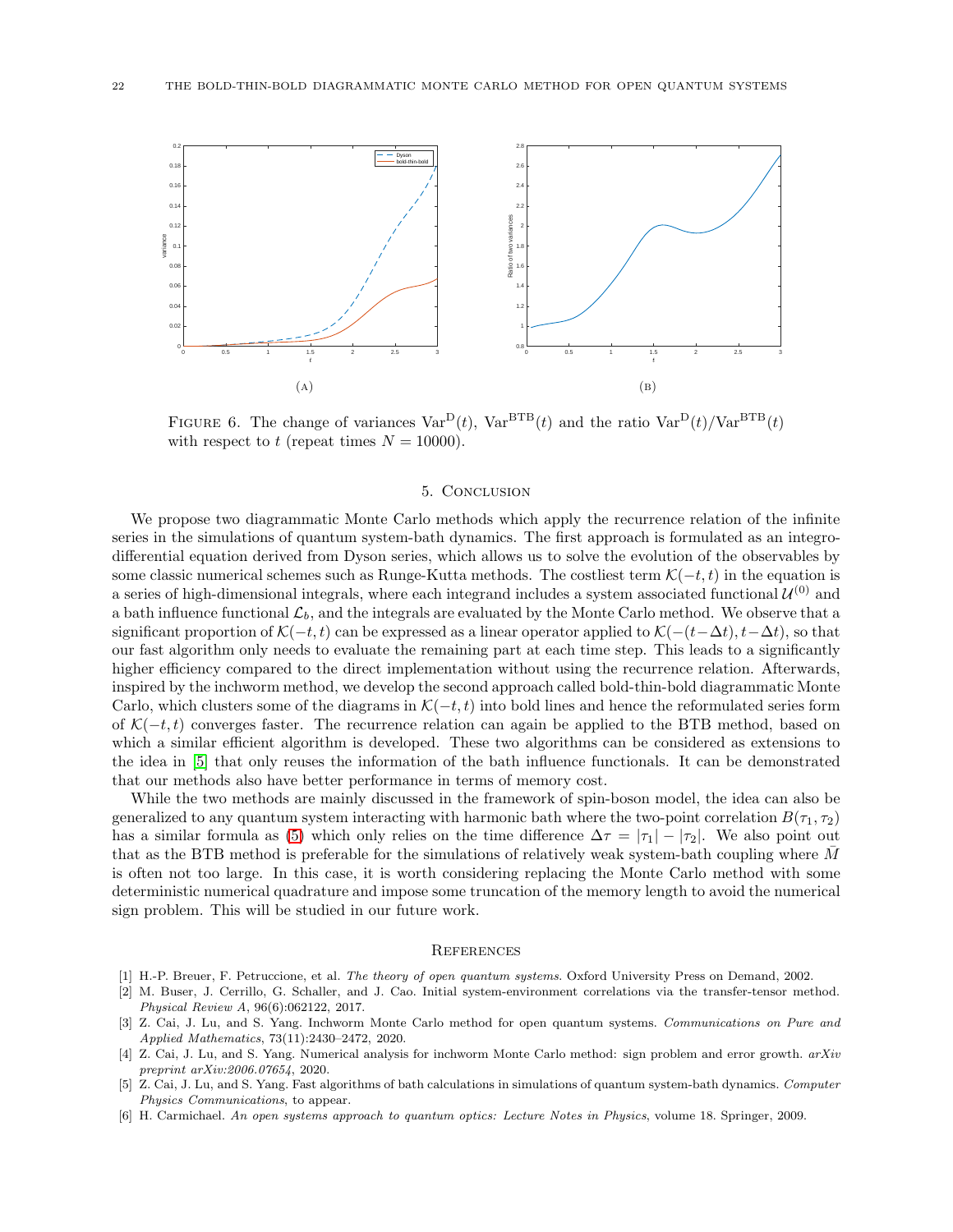- <span id="page-22-25"></span><span id="page-22-19"></span>[7] J. Cerrillo and J. Cao. Non-Markovian dynamical maps: numerical processing of open quantum trajectories. *Physical review letters*, 112(11):110401, 2014.
- [8] H.-T. Chen, G. Cohen, and D. R. Reichman. Inchworm Monte Carlo for exact non-adiabatic dynamics. i. theory and algorithms. *The Journal of chemical physics*, 146(5):054105, 2017.
- <span id="page-22-26"></span>[9] H.-T. Chen, G. Cohen, and D. R. Reichman. Inchworm Monte Carlo for exact non-adiabatic dynamics. ii. benchmarks and comparison with established methods. *The Journal of chemical physics*, 146(5):054106, 2017.
- <span id="page-22-20"></span>[10] Y.-Q. Chen, K.-L. Ma, Y.-C. Zheng, J. Allcock, S. Zhang, and C.-Y. Hsieh. Non-markovian noise characterization with the transfer tensor method. *Physical Review Applied*, 13(3):034045, 2020.
- <span id="page-22-28"></span>[11] G. Cohen, E. Gull, D. R. Reichman, and A. J. Millis. Taming the dynamical sign problem in real-time evolution of quantum many-body problems. *Physical review letters*, 115(26):266802, 2015.
- <span id="page-22-1"></span>[12] L. A. Correa, M. Perarnau-Llobet, K. V. Hovhannisyan, S. Hernández-Santana, M. Mehboudi, and A. Sanpera. Enhancement of low-temperature thermometry by strong coupling. *Physical Review A*, 96(6):062103, 2017.
- <span id="page-22-21"></span><span id="page-22-16"></span>[13] E. B. Davies. Markovian master equations. *Communications in mathematical Physics*, 39(2):91–110, 1974.
- <span id="page-22-30"></span>[14] F. J. Dyson. The radiation theories of Tomonaga, Schwinger, and Feynman. *Physical Review*, 75(3):486, 1949.
- [15] E. Eidelstein, E. Gull, and G. Cohen. Multiorbital quantum impurity solver for general interactions and hybridizations. *Phys. Rev. Lett.*, 124(20):206405, 2020.
- <span id="page-22-5"></span>[16] R. Feynman and F. Vernon. The theory of a general quantum system interacting with a linear dissipative system. *Annals of Physics*, 24:118–173, 1963.
- <span id="page-22-32"></span>[17] E. Gull, D. R. Reichman, and A. J. Millis. Bold-line diagrammatic Monte Carlo method: General formulation and application to expansion around the noncrossing approximation. *Physical Review B*, 82(7):075109, 2010.
- <span id="page-22-18"></span>[18] A. Kelly and T. E. Markland. Efficient and accurate surface hopping for long time nonadiabatic quantum dynamics. *The Journal of Chemical Physics*, 139(1):014104, 2013.
- <span id="page-22-3"></span>[19] A. J. Leggett, S. Chakravarty, A. T. Dorsey, M. P. Fisher, A. Garg, and W. Zwerger. Dynamics of the dissipative two-state system. *Reviews of Modern Physics*, 59(1):1, 1987.
- <span id="page-22-17"></span>[20] G. Lindblad. On the generators of quantum dynamical semigroups. *Communications in Mathematical Physics*, 48(2):119– 130, 1976.
- <span id="page-22-24"></span>[21] E. Loh Jr, J. Gubernatis, R. Scalettar, S. White, D. Scalapino, and R. Sugar. Sign problem in the numerical simulation of many-electron systems. *Physical Review B*, 41(13):9301, 1990.
- <span id="page-22-6"></span>[22] N. Makri. Numerical path integral techniques for long time dynamics of quantum dissipative systems. *Journal of Mathematical Physics*, 36(5):2430–2457, 1995.
- <span id="page-22-7"></span>[23] N. Makri. Quantum dissipative dynamics: A numerically exact methodology. *The Journal of Physical Chemistry A*, 102(24):4414–4427, 1998.
- <span id="page-22-35"></span>[24] N. Makri. The linear response approximation and its lowest order corrections: An influence functional approach. *The Journal of Physical Chemistry B*, 103(15):2823–2829, 1999.
- <span id="page-22-8"></span>[25] N. Makri. Blip decomposition of the path integral: Exponential acceleration of real-time calculations on quantum dissipative systems. *The Journal of chemical physics*, 141(13):134117, 2014.
- <span id="page-22-9"></span>[26] N. Makri. Blip-summed quantum–classical path integral with cumulative quantum memory. *Faraday discussions*, 195:81– 92, 2017.
- <span id="page-22-11"></span>[27] N. Makri. Small matrix path integral for system-bath dynamics. *Journal of Chemical Theory and Computation*, 16(7):4038– 4049, 2020.
- <span id="page-22-13"></span><span id="page-22-12"></span>[28] N. Makri. Small matrix decomposition of Feynman path amplitudes. *Journal of Chemical Theory and Computation*, 2021.
- <span id="page-22-34"></span>[29] N. Makri. Small matrix path integral for driven dissipative dynamics. *The Journal of Physical Chemistry A*, 2021.
- [30] L. M¨uhlbacher and E. Rabani. Real-time path integral approach to nonequilibrium many-body quantum systems. *Physical review letters*, 100(17):176403, 2008.
- <span id="page-22-33"></span><span id="page-22-14"></span>[31] S. Nakajima. On quantum theory of transport phenomena: Steady diffusion. *Progress of Theoretical Physics*, 20(6):948–959, 1958.
- <span id="page-22-0"></span>[32] J. Negele and H. Orland. *Quantum Many-particle Systems*. Advanced Book Classics. Basic Books, 1988.
- <span id="page-22-31"></span>[33] M. A. Nielsen and I. Chuang. Quantum computation and quantum information, 2002.
- [34] N. Prokof'ev and B. Svistunov. Bold diagrammatic Monte Carlo technique: When the sign problem is welcome. *Phys. Rev. Lett.*, 99(25):250201, Dec 2007.
- <span id="page-22-22"></span>[35] N. V. Prokof'ev and B. V. Svistunov. Polaron problem by diagrammatic quantum Monte Carlo. *Physical review letters*, 81(12):2514, 1998.
- <span id="page-22-29"></span>[36] M. Ridley, V. N. Singh, E. Gull, and G. Cohen. Numerically exact full counting statistics of the nonequilibrium Anderson impurity model. *Phys. Rev. B*, 97(11):115109, 2018.
- <span id="page-22-2"></span>[37] M. Salado-Mejía, R. Román-Ancheyta, F. Soto-Eguibar, and H. Moya-Cessa. Spectroscopy and critical quantum thermometry in the ultrastrong coupling regime. *Quantum Science and Technology*, 6(2):025010, 2021.
- <span id="page-22-15"></span>[38] Q. Shi and E. Geva. A new approach to calculating the memory kernel of the generalized quantum master equation for an arbitrary system–bath coupling. *The Journal of chemical physics*, 119(23):12063–12076, 2003.
- <span id="page-22-10"></span>[39] G. Wang and Z. Cai. Differential equation based path integral for system-bath dynamics. *arXiv preprint arXiv:2107.10727*, 2021.
- <span id="page-22-23"></span><span id="page-22-4"></span>[40] U. Weiss. *Quantum dissipative systems*, volume 13. World scientific, River Edge, NJ, 2012.
- [41] P. Werner, T. Oka, and A. J. Millis. Diagrammatic Monte Carlo simulation of nonequilibrium systems. *Physical Review B*, 79(3):035320, 2009.
- <span id="page-22-27"></span>[42] S. Yang, Z. Cai, and J. Lu. Inclusion–exclusion principle for open quantum systems with bosonic bath. *New Journal of Physics*, 23(6):063049, 2021.